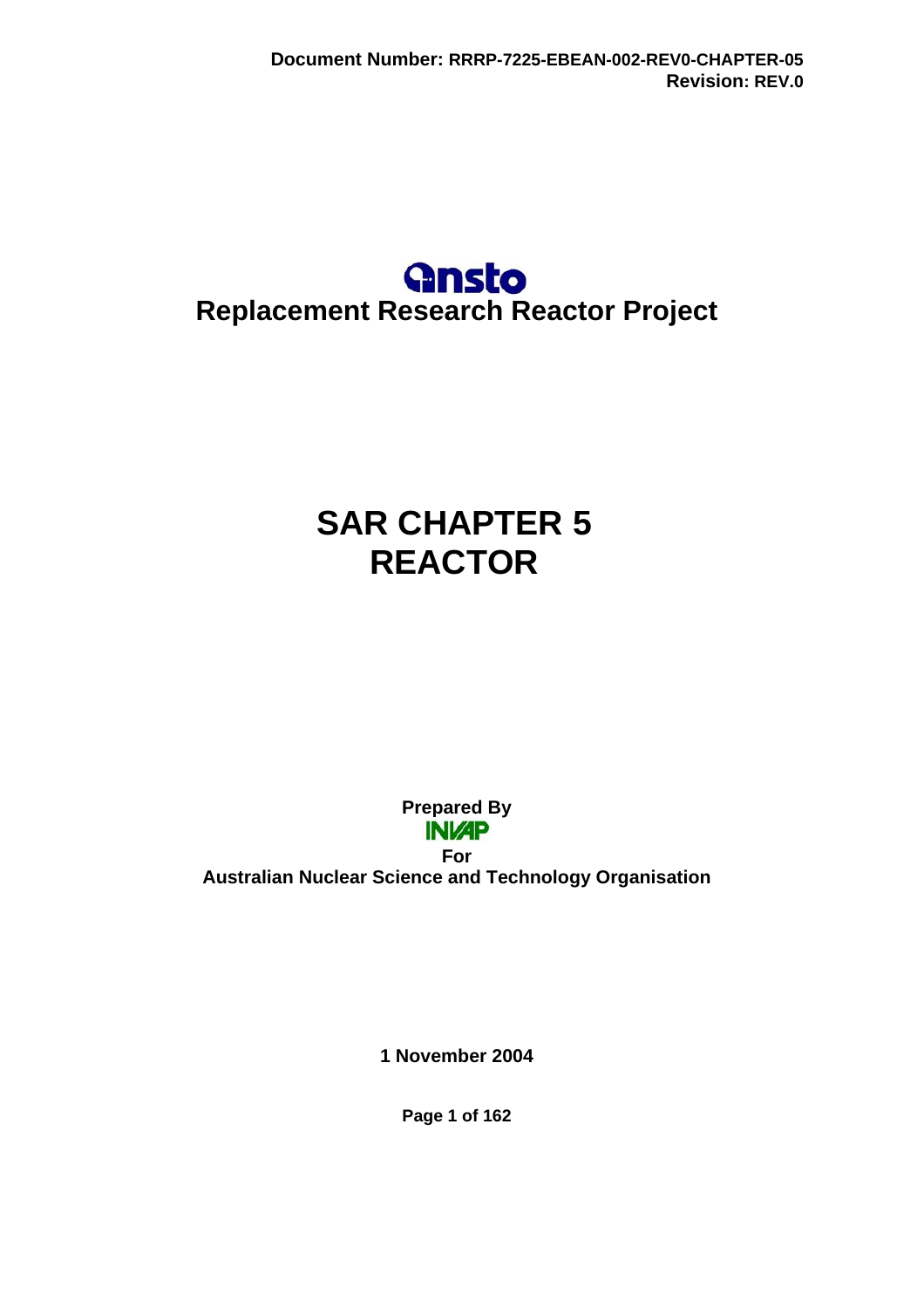| <b>ANSTO</b>                       |                                                                               | Document: RRRP-7225-EBEAN-002-Rev0-<br><b>CHAPTER-05</b><br>Revision: 0 |                      |           |
|------------------------------------|-------------------------------------------------------------------------------|-------------------------------------------------------------------------|----------------------|-----------|
| <b>Replacement Reactor Project</b> |                                                                               | Document Title: SAR - CHAPTER 5, Reactor                                |                      |           |
| <b>REVISION SHEET</b>              |                                                                               | Ref No:                                                                 |                      |           |
|                                    |                                                                               | Print name, date and sign or initial                                    |                      |           |
| Revision                           | <b>Description of Revision</b>                                                | Prepared                                                                | Checked/<br>Reviewed | Approved  |
| $\overline{0}$                     | Original issue for public release                                             | <b>GB</b>                                                               | <b>KWH</b>           | <b>GW</b> |
|                                    |                                                                               |                                                                         |                      |           |
|                                    |                                                                               |                                                                         |                      |           |
|                                    |                                                                               |                                                                         |                      |           |
| Notes:                             | 1. Revision must be verified in accordance with the Quality Plan for the job. |                                                                         |                      |           |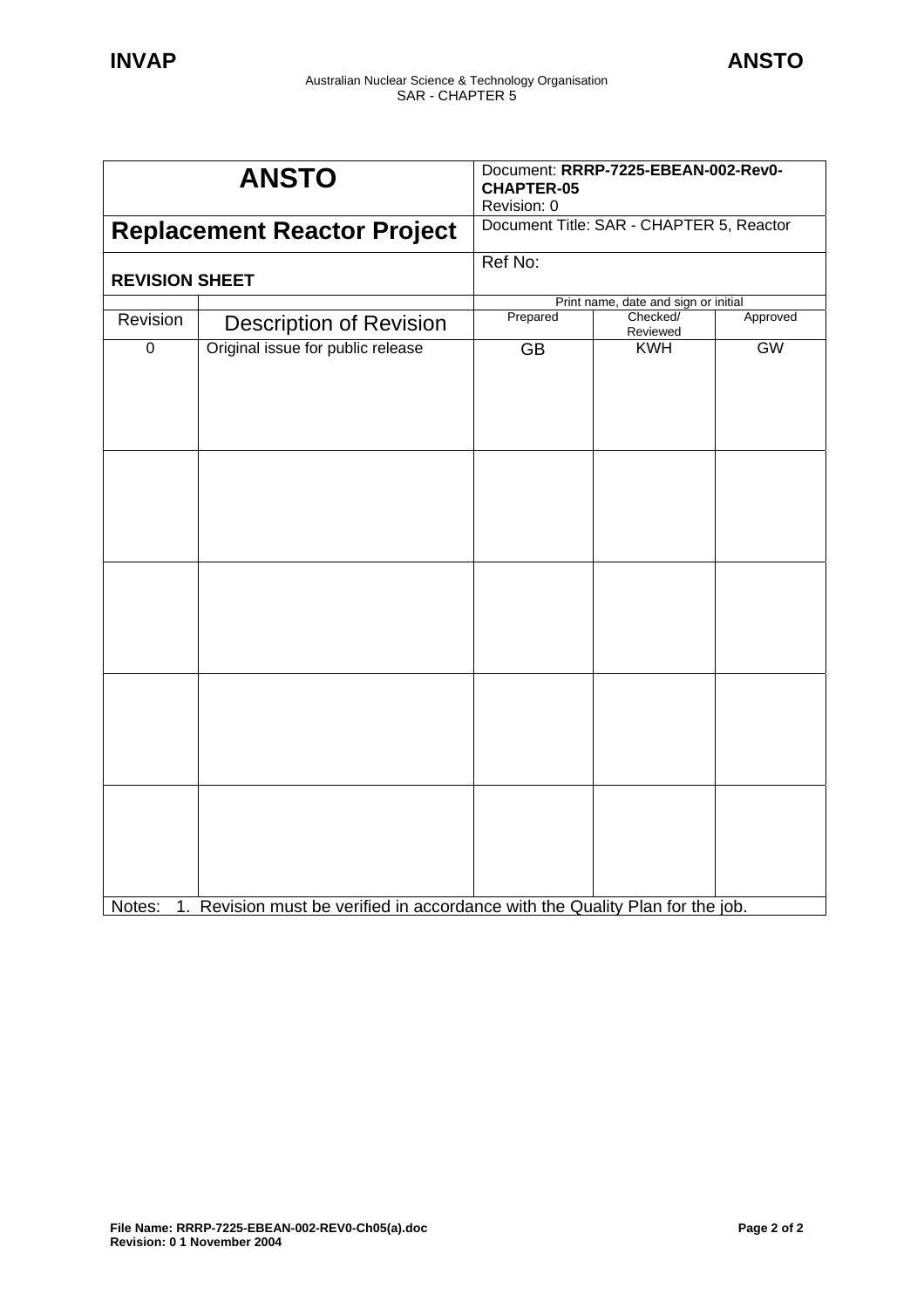# **TABLE OF CONTENTS**

5 Reactor

#### **5.1 Summary Description**

#### **5.2 Reactor Structures**

- 5.2.1 Introduction
- 5.2.2 Codes and Standards<br>5.2.3 General Design Bases
- 5.2.3 General Design Bases for Reactor Structures
- 5.2.4 Description of Reactor Structures
	- 5.2.4.1 Reactor Pool, Service Pool and Reactor Bridge
	- 5.2.4.2 Core Inlet Plenum
	- 5.2.4.3 Core Supporting Structure
	- 5.2.4.4 Control Rod Guide Box
	- 5.2.4.5 Fuel Clamps
	- 5.2.4.6 Reflector Vessel
	- 5.2.4.7 Chimney
	- 5.2.4.8 Irradiation Facilities Plenum
	- 5.2.4.9 Irradiation Facility and Neutron Source and Beam Structures in the Reflector Vessel
	- 5.2.4.10 Instrumentation Support Structures
	- 5.2.4.11 Provisions for Access, Operation and Maintenance
	- 5.2.4.12 Shielding
- 5.2.5 Inspection and Testing of Reactor Structures
	- 5.2.5.1 Manufacturing and Installation
	- 5.2.5.2 In-service
- 5.2.6 Design Evaluation of Reactor Structures
	- 5.2.6.1 Core Inlet Plenum
	- 5.2.6.2 Core Grid
	- 5.2.6.3 Core Supporting Structure
	- 5.2.6.4 Control Rod Guide Box
	- 5.2.6.5 Fuel Clamps
	- 5.2.6.6 Reflector Vessel
	- 5.2.6.7 Core Chimney
	- 5.2.6.8 Irradiation Facilities Plenum
	- 5.2.6.9 Irradiation Facility and Neutron Source and Beam Support Structures
- 5.2.6.10 Instrumentation Support Structures
- 5.2.7 Seismic Verification of Reactor Structures

#### **5.3 Fuel Assemblies**

- 5.3.1 Introduction
- 5.3.2 Fuel Assemblies Design Basis
- 5.3.3 Fuel Assembly Description
- 5.3.4 Evaluation of the Fuel Assembly
- 5.3.5 Verification of Design Limits and Conclusions
- 5.3.6 References

#### **5.4 Reactivity Control Elements**

- 5.4.1 Introduction
- 5.4.2 Design Bases
- 5.4.3 Description
- 5.4.4 Inspection and Testing
- 5.4.5 Design Evaluation
- 5.4.6 Seismic Evaluation

#### **5.5 Reactivity Control and Shutdown Systems**

- 5.5.1 Introduction
- 5.5.2 Reactivity Regulation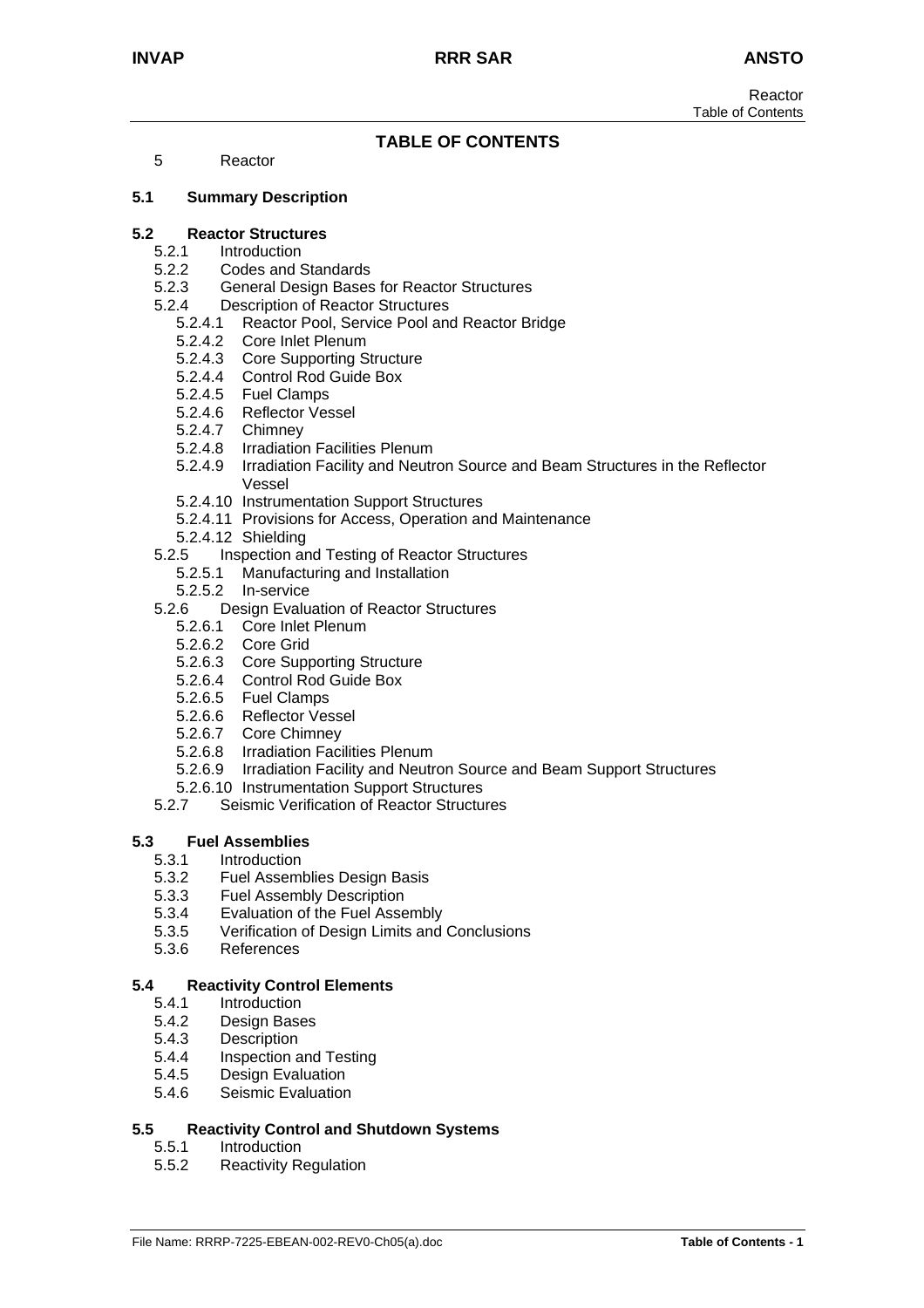- 5.5.3 First Shutdown System
- 5.5.4 Second Shutdown System
- 5.5.5 Information for Combined Performance of Shutdown Systems

#### **5.6 Neutron Moderator and Reflector**

- 5.6.1 Neutron Moderator
- 5.6.2 Neutron Reflector

#### **5.7 Nuclear Design**

- 5.7.1 Introduction<br>5.7.2 Definitions
- Definitions
- 5.7.3 Codes and Standards
- 5.7.4 Design Bases
- 5.7.5 Description
- 5.7.6 Neutronic Calculation Line
- 5.7.7 Design Evaluation

#### **5.8 Thermal and Hydraulic Design**

- 5.8.1 Introduction
- 5.8.2 Codes and Standards
- 5.8.3 Design Bases
- 5.8.4 Description
- 5.8.5 Uncertainties in the Thermal Margin Calculations
- 5.8.6 Thermal and Hydraulic Analysis of the Core for the Power State
- 5.8.7 Thermal and Hydraulic Analysis of the Core for Shutdown State
- 5.8.8 Thermal and Hydraulic Analysis of the Core for the Refuelling State
- 5.8.9 Thermal-hydraulic Analysis of the Core for the Physics Test State<br>5.8.10 Thermal and Hydraulic Analysis of the Control Rod Plates and Co
- 5.8.10 Thermal and Hydraulic Analysis of the Control Rod Plates and Control Rod Guide Box
- 5.8.11 Thermal and Hydraulic Analysis of the Irradiation Facilities for the Power State
- 5.8.12 Thermal and Hydraulic Analysis of the Irradiation Facilities for Shutdown State
- 5.8.13 Thermal and Hydraulic Analysis of the Irradiation Facilities for Refuelling State
- 5.8.14 Thermal and Hydraulic Analysis of the Irradiation Facilities for Physics Test State
- 5.8.15 Thermal-hydraulic Effects of Anticipated Operational Occurrences
- 5.8.16 Calculation of Thermal-hydraulic Limiting Conditions
- 5.8.17 References

#### **5.9 Reactor Materials**

- 5.9.1 Introduction
- 5.9.2 Stainless Steel
- 5.9.3 Aluminium Alloys
- 5.9.4 Polymers
- 5.9.5 Hafnium Alloy
- 5.9.6 Zirconium Alloys
- 5.9.7 Materials Surveillance Plan
- 5.9.8 References

#### **5.10 Reactor Design Software**

- 5.10.1 Introduction
- 5.10.2 Nuclear Design Codes
- 5.10.3 Thermal-hydraulic Design Codes
- 5.10.4 Shielding Calculations
- 5.10.5 Safety Analysis Software
- 5.10.6 Auxiliary Programmes
- 5.10.7 References

*End of Table of Contents*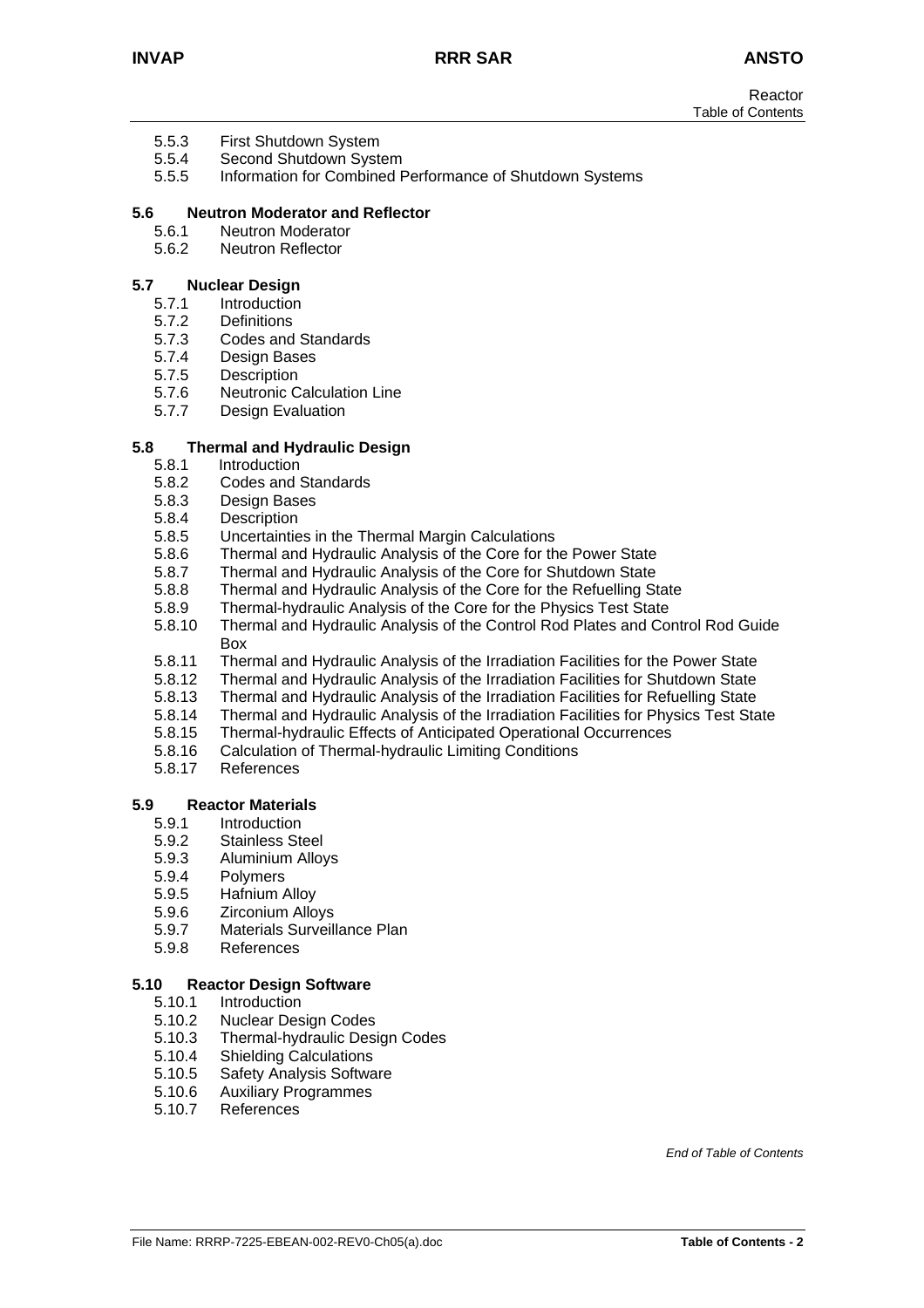# **5 REACTOR**

This Chapter provides a description of the design and operation of the safety features connected with the reactor core and associated components that supports the fulfilment of the basic safety functions of the reactor facility. These safety functions are:

- a) Shutting down the reactor and maintaining it in a safe shutdown condition for operational states or accident conditions.
- b) Providing for adequate heat removal from the core after shutdown, including accident conditions.
- c) Containing radioactive material in order to minimise its release to the environment.

Descriptions are also provided of the main reactor structures, fuel assemblies, reactivity control elements, reactivity regulation and control systems, reactor shutdown systems and materials used in the reactor. The safety design bases for these structures, assemblies and systems are identified in the relevant sections within the Chapter. Evaluations of the design and operation of them are presented, and demonstrate that they meet their specified design bases, and the safety requirements of the Replacement Research Reactor Facility (the Reactor Facility). The nuclear design, thermal-hydraulic design, and computer codes used to support the design calculations are described and discussed. Design and safety limits associated with the fuel, and nuclear and thermalhydraulic design of the reactor are presented.

## **5.1 SUMMARY DESCRIPTION**

The Reactor Facility is a multi-purpose open-pool type reactor. The nominal fission power of the reactor is 20 MW. The reactor is designed to have an operational life of at least 40 years. Reactor purposes are described in detail in Chapter 1, Section 1.2. The core is located inside a chimney, surrounded by heavy water contained in the Reflector Vessel. The whole assembly is at the bottom of the Reactor Pool, which is full of demineralised light water, acting as coolant and moderator.

The core is an array of sixteen plate-type Fuel Assemblies (FAs) and five absorber plates, which are called Control Rod Plates (CRPs). The FAs are square shaped, and within each FA there are twenty one fuel plates. Light water, which flows upwards, is the coolant for the core.

The fuel plates consist of meat and cladding. The meat is uranium silicide powder dispersed in an aluminium matrix, which is then surrounded by aluminium cladding. The fuel particles, aluminium matrix and cladding constitute the first barrier against fission product release.

Power released from nuclear fission in the core is 20 MW.

The core is cooled by a flow of de-mineralised light water moving in the upward direction in forced-circulation cooling mode. The Core Chimney, which provides physical isolation between the core and the reactor pool, collects the core cooling water before it is pumped away by the Primary Cooling System (PCS). The PCS coolant and its boundaries constitute the second barrier against fission product release.

The heavy water in the Reflector Vessel is cooled by the Reflector Cooling & Purification System (RCPS), while the irradiation facilities are cooled by the dedicated Reactor & Service Pool Cooling System (RSPCS).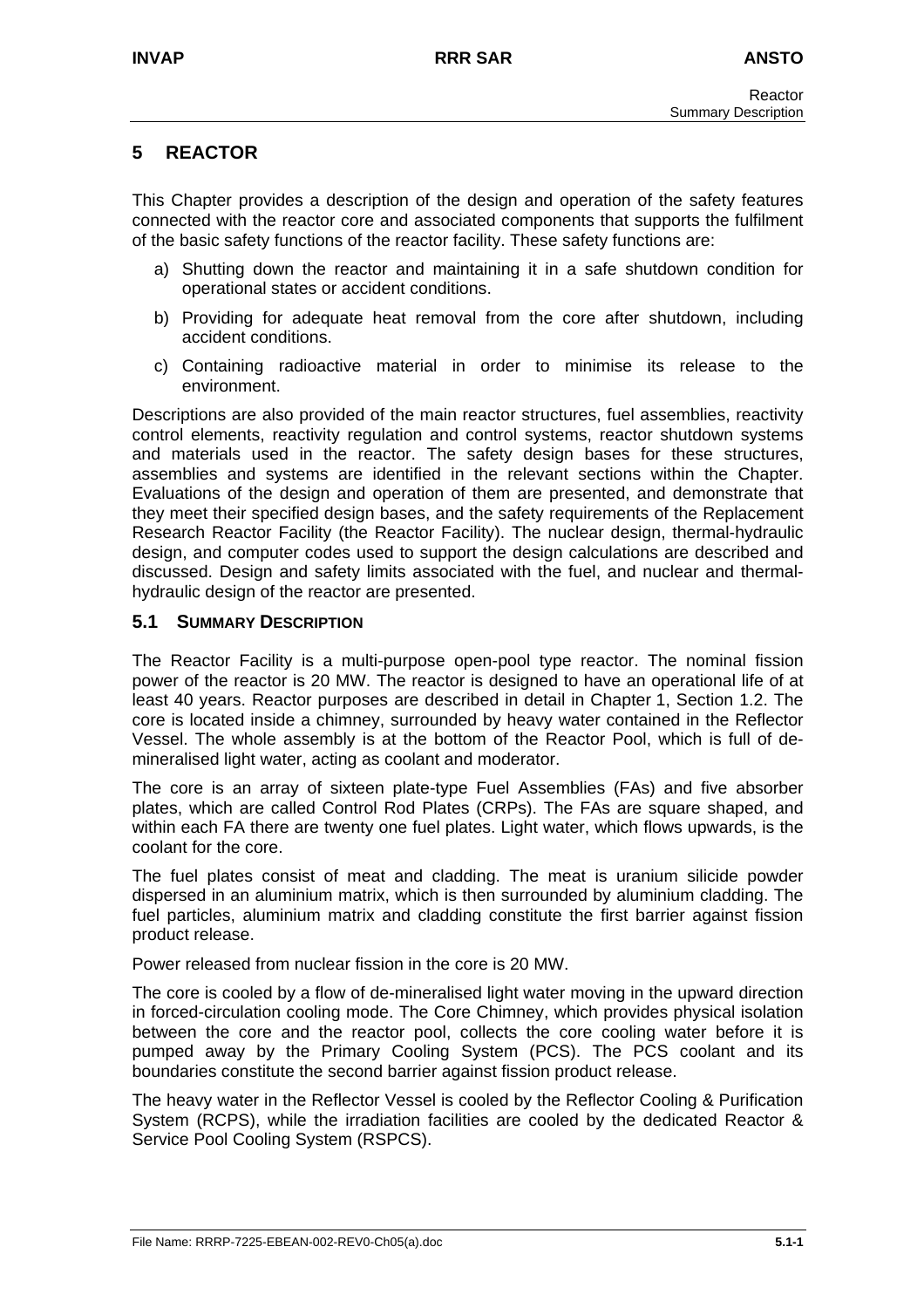The reactor can be shut down by two independent means, which are the insertion of five CRPs into the core, or the partial drainage of the heavy water from the Reflector Vessel.

The Reactor Protection Systems (RPS) are the First Reactor Protection System (FRPS) and the Second Reactor Protection System (SRPS). In Chapter 8 there is a description of the Instrumentation and Control features of the RPS. The CRP system constitutes the First Shutdown System (FSS) which has the capacity to shutdown the reactor very rapidly when required by the FRPS or by the operators. The CRPs are also used to perform the function of power regulation and control during reactor operation. The Reactor Control and Monitoring System (RCMS), which is separate from the FRPS commands this function.

Partial drainage of the heavy water from the Reflector Vessel constitutes the Second Shutdown System (SSS) which also has the capacity to quickly shut down the reactor, by command of the SRPS or the operators. The cylindrical Reflector Vessel is traversed in the axial direction by tubes of different diameters that house irradiation rigs and targets. The Reflector Vessel also comprises a containment that houses a Cold Neutron Source (CNS), and five neutron beam assemblies in the horizontal plane, i.e. two cold neutron beams that point to the CNS, two thermal neutron beams and an additional beam to serve a possible future Hot Neutron Source. All beam tubes are tangential to the core.

There are four reactor states. Whenever fuel is in the core, the reactor is in one of these four states determined by control rod drive electromagnet status, core cooling condition and core reactivity (keff):

- a) *Power*: One or more control rod drive electromagnets is energised and there is forced circulation through the core. In this state, the reactor may be operated at a nominal 20 MW.
- b) *Physics Test*: One or more control rod drive electromagnets is energised and there is no forced circulation through the core. In this state, the reactor may be operated at low power for testing purposes.
- c) *Shutdown*: All control rod drive electromagnets are de-energised and the reactor is subcritical.
- d) *Refuelling*: All control rod drive electromagnets are de-energised, the reactor is subcritical and there is no forced circulation through the core.

In the Power state the reactor is critical and the power level may be between ∼100 kW and 20 MW. Power control is based on neutron flux measurements by ionisation chambers. Power control can be performed either manually by the operator, or automatically by the RCMS through the Automatic Reactor Power and Control System (ARPCS). The reactor is cooled by forced convection, using two of the Primary Cooling System pumps.

In the Physics Test state the reactor can be critical and the power level is limited to less than 400 kW. The reactor is cooled by natural convection with the Primary Cooling System pumps off.

In the Shutdown state the reactor is sub-critical and the residual power is due mainly to fission product decay. Reactor cooling is by natural or forced convection. The CRPs are fully inserted into the core either as a result of manual shutdown by the operator or as a result of the actuation of the FSS, and/or actuation of the SSS.

In the Refuelling state the reactor is sub-critical and the residual power is due mainly to fission product decay. Reactor cooling is by natural convection. In this state, the FAs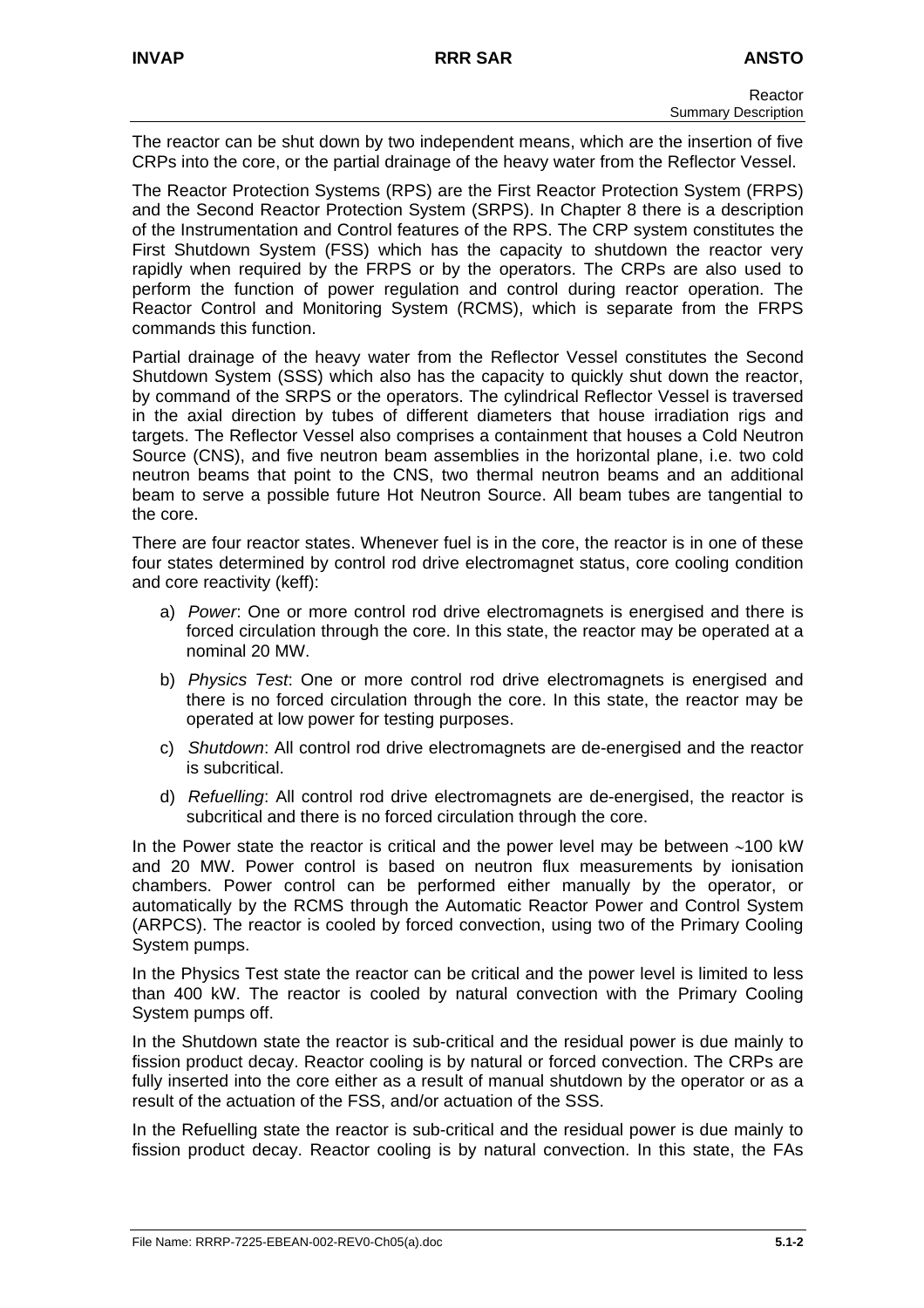may be re-arranged. Spent FAs are withdrawn from, fresh FAs are inserted into, and partially burnt FAs may be shuffled in, the core. In this state the RCMS provides plant information and support features to the operator. The RCMS also verifies that appropriate reactor conditions are available prior to actual refuelling, e.g. that the CRPs are fully inserted in the core, that the PCS pumps are stopped, that the SSS is available, that the fission chamber counter readings are above minimum.

There are various design limits that have been adopted in the reactor design as part of meeting the fuel meat temperature safety limit. Specific design limits are described in context throughout the Chapter. There is only one core safety limit; fuel temperature  $<$ 400 °C.

| Quantity                     | Limit           | <b>Bases for Limit</b>                                                                                                                   |  |  |  |
|------------------------------|-----------------|------------------------------------------------------------------------------------------------------------------------------------------|--|--|--|
| Fuel                         |                 |                                                                                                                                          |  |  |  |
| <b>Fuel Meat Temperature</b> | $400^{\circ}$ C | Avoid blistering of<br>cladding. This is a<br>conservative value based<br>on estimates for the<br>blistering temperature of<br>515-575°C |  |  |  |
| <b>POWER</b>                 | <b>TESTS</b>    | <b>PHYSICS</b>                                                                                                                           |  |  |  |
| <b>SHUTDOWN</b>              |                 |                                                                                                                                          |  |  |  |

REFUELING

*End of Section*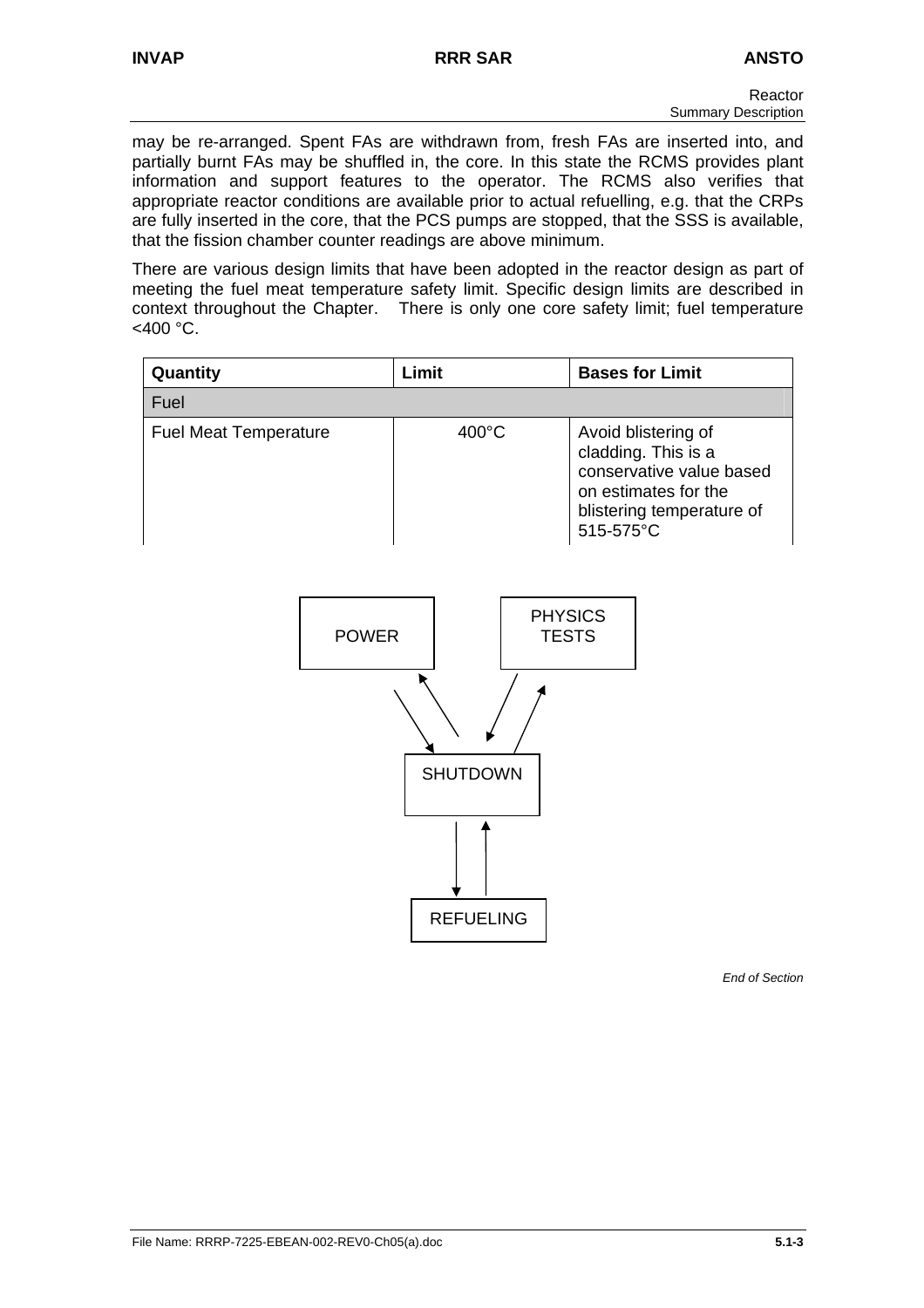# **5.2 REACTOR STRUCTURES**

# **5.2.1 Introduction**

The reactor structures are a set of components that fulfil mechanical, neutronic and thermal-hydraulic functions associated with the core. On one hand they provide the needed mechanical support to the core, while on the other hand they are an integral part of the core cooling circuit. They also allow the collection and use of the neutrons produced in the core.

FAs are inserted in the Core Grid. The Core Grid provides mechanical support to the core and defines its geometrical configuration. Fuel Clamps (FCs) affix the FAs to the Core Grid. The Core Grid also supports the Control Rod Guide Box (CRGB) that contains the Control Rod Plates (CRPs).

Surrounding the core is the lower Core Chimney and the Reflector Vessel.

The Reflector Vessel contains heavy water that acts as a neutron reflector, and has penetrations for irradiation facilities, the Cold Neutron Source and beam assemblies.

The lower and upper Core Chimney bound the PCS water flow passing through the core before it is extracted through the PCS outlet piping.

# **5.2.2 Codes and Standards**

The design of the Reactor Structures complies with the following Codes and Standards:

Australian Standard AS 1210, Pressure Vessels

ASME for the Construction of Pressure Vessels

DIN for Tolerances

ASTM for Materials

ASME for Welding Qualification

## **5.2.3 General Design Bases for Reactor Structures**

General design bases for reactor structures that support the core and core associated components are included in this Section. Additional design bases applied to some individual components, if any, are presented in the corresponding description sections.

- a) Reactor structures are designed to provide adequate functional support to reactor fuel and reactor shutdown systems to ensure that:
	- (i) Shutdown can be readily carried out in operational states, anticipated operational occurrences, and Design Basis Accidents (DBAs). Shutdown can also be demonstrated for the postulated Beyond Design Basis Accidents (BDBAs).
	- (ii) Cooling of the core and irradiation rigs is carried out in operational states, anticipated operational occurrences, and DBAs and is achieved in the postulated BDBAs.
- b) Reactor structures are designed and constructed such that the probability of failure is very low, and they meet the safety requirements stated by the applicable standards and regulations.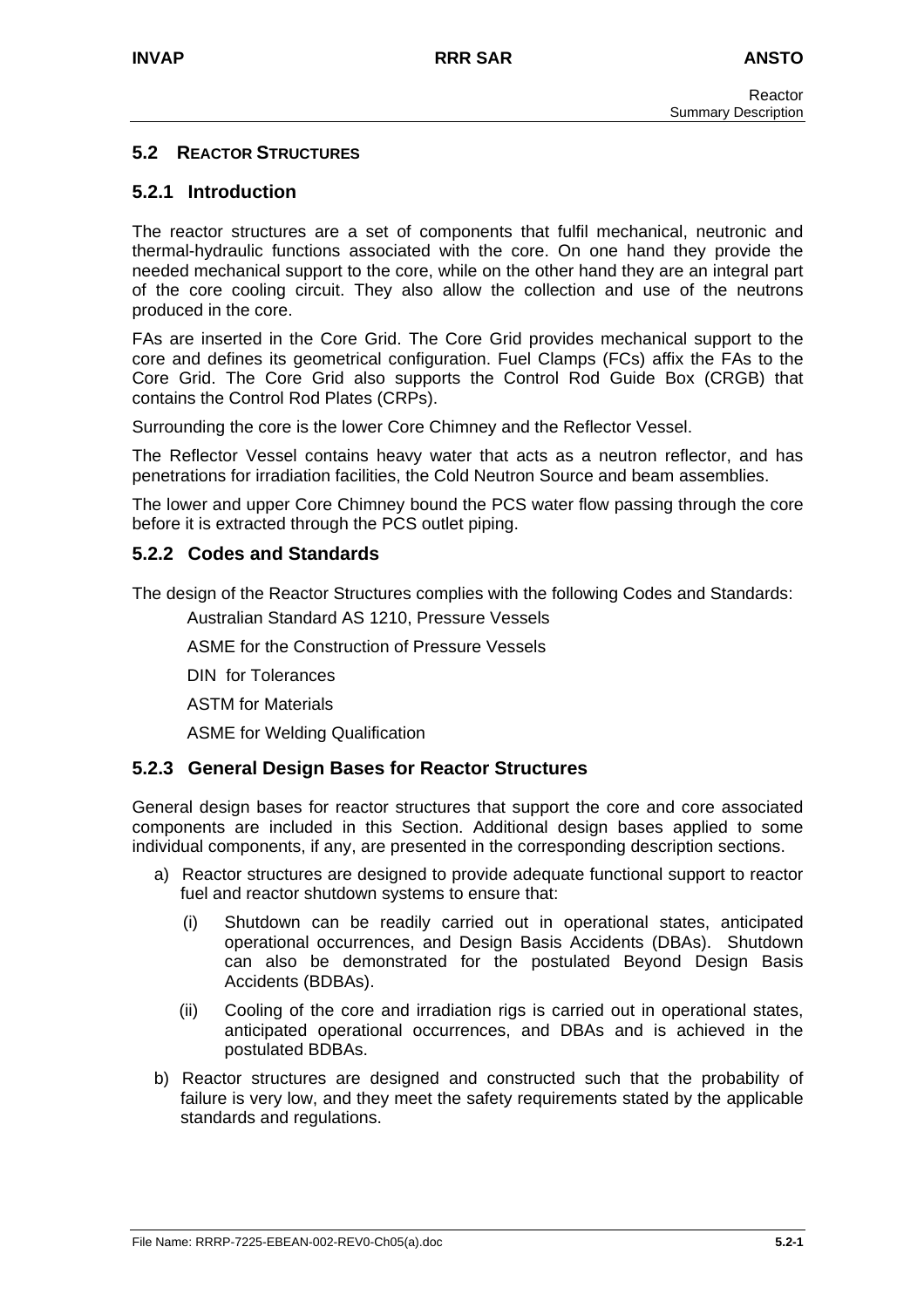- c) Life limiting characteristics of the reactor structures are identified. It is ensured that they meet the requirements imposed by the applicable standards. Reactor structural components are designed to have a lifetime of over 40 years unless stated otherwise.
- d) Where relevant, reactor structures design takes into account the conditions imposed by the use of heavy water.
- e) Reactor structural materials are selected according to their mechanical properties, corrosion resistance, activation properties and properties related to their neutronic behaviour.
- f) Unions and joints of the reactor structures allow easy assembly and disassembly. Their positions relative to the core have been chosen to minimise the activation of those components that may need to be removed for maintenance or satisfying operational requirements.
- g) Reactor structures are designed taking into account decommissioning requirements.

# **5.2.4 Description of Reactor Structures**

## **5.2.4.1 Reactor Pool, Service Pool and Reactor Bridge**

The Reactor Pool, Service Pool and Reactor Bridge are analysed in Chapter 4, Section 4.5.

#### **5.2.4.2 Core Inlet Plenum**

#### **5.2.4.2.1 Design Bases**

In addition to the general design bases, the Core Inlet Plenum has been designed to:

- a) Provide adequate water tightness in the joints with the Reactor Pool and other Reactor Internal Components, and provide support for the loads imposed by the reactor structures above it; and
- b) To collect and mix the PCS water before it enters the core.

## **5.2.4.2.2 Description**

The Core Inlet Plenum is a component of the PCS boundary. It collects and mixes PCS water before it enters the core.

In the Power State, the Core Inlet Plenum receives the inlet flow from two PCS pipes. The water flows through it and then upwards through the core grid, the core and the core chimney, which are located above the Core Inlet Plenum.

The Core Grid defines the core geometric layout and its reference plane, and provides structural support for the FAs and CRGB.

It is a square shaped reticular structure located inside the Core Chimney. This component is fixed, and it transfers its loads to the Core Supporting Structure.

The Fuel Assemblies are inserted into the Core Grid inter-reticular spaces. The grid has five orifices that allow insertion and motion of the CRP stems.

The Core Grid also distributes the water flow through the core. It has orifices with diameters such that the necessary water flow rate is ensured inside the Control Rod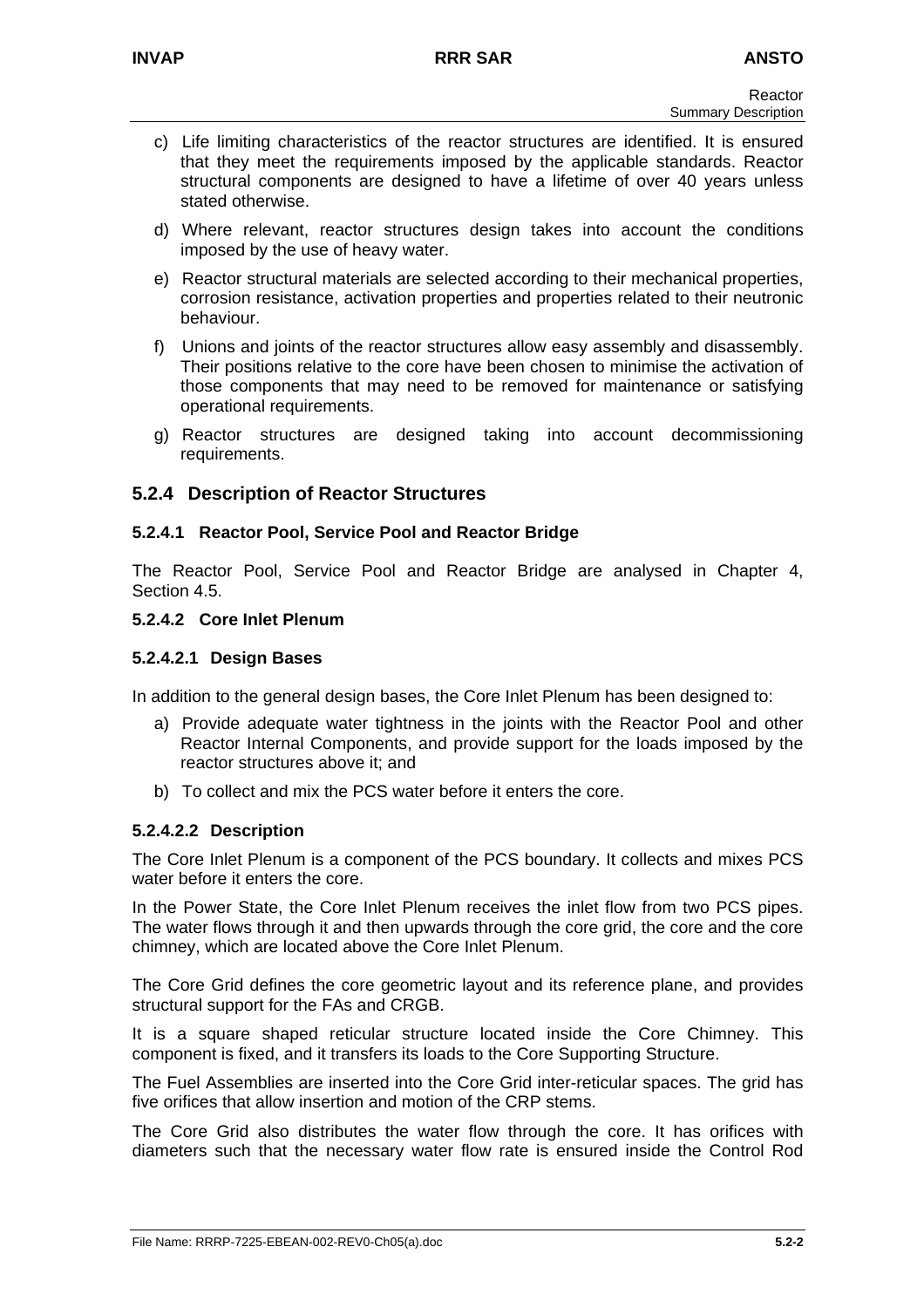Guide Box providing adequate CRP cooling. Moreover, the design of the Core Grid ensures adequate protection of the FAs, CRP and CRGB from hydraulic forces (e.g. direct impact of the PCS flow; excessive pressure drop).

# **5.2.4.3 Core Supporting Structure**

The Core Supporting Structure is located inside the Inlet Plenum and has the function of supporting the core. This component consists of a cylinder that contains a reticulated structure in its interior to provide rigidity and to form the channels for circulation of the PCS water.

The component has a lower flange that provides a structural support to the bottom of the Reactor Pool, and an upper flange used to locate the Core Grid in place.

## **5.2.4.4 Control Rod Guide Box**

The Control Rod Guide Box (CRGB) houses the CRPs, provides a structural frame for CRP displacement, and acts as a channel for CRP cooling.

## **5.2.4.4.1 Design Bases**

In addition to the general design bases set out in Section 5.2.3, the following requirements apply to the CRGB:

- a) To guide CRP movement without interference.
- b) To protect the CRPs from flow induced vibration.
- c) To provide an adequate geometry for CRP cooling.
- d) To provide means to ensure that in the event of a CRP being disconnected from the CRP stem, the CRP is not dragged by the PCS flow.
- e) To allow for easy replacement of the CRPs.
- f) The design considers the relevant environment effects on the CRGB.
	- (i) The development of lateral pressure difference across the CRGB wall, due to different water velocities in adjacent cooling channels.
	- (ii) Mechanical loads due to interaction with the CRPs.

# **5.2.4.4.2 Description**

The CRGB is a component of cruciform cross section, located inside the chimney and supported by the Core Grid. It provides housing for the five CRPs.

The CRGB allows vertical displacement of the CRPs driven by the CRDs, ensuring that there is no interference between the CRPs and the FAs during CRP movement. In addition, the CRGB protects the CRPs from the large coolant velocity along the FA.

The CRGB is supported by the Core grid, guided by the Reflector Vessel Chimney and kept in position by the CRGB fasteners that are designed to withstand the PCS flow and the drag force generated by the CRP movement. Loads exerted on the CRGB are finally transferred to the Core Chimney. An external lock mounted from the top of the Core Chimney also locks the CRGB.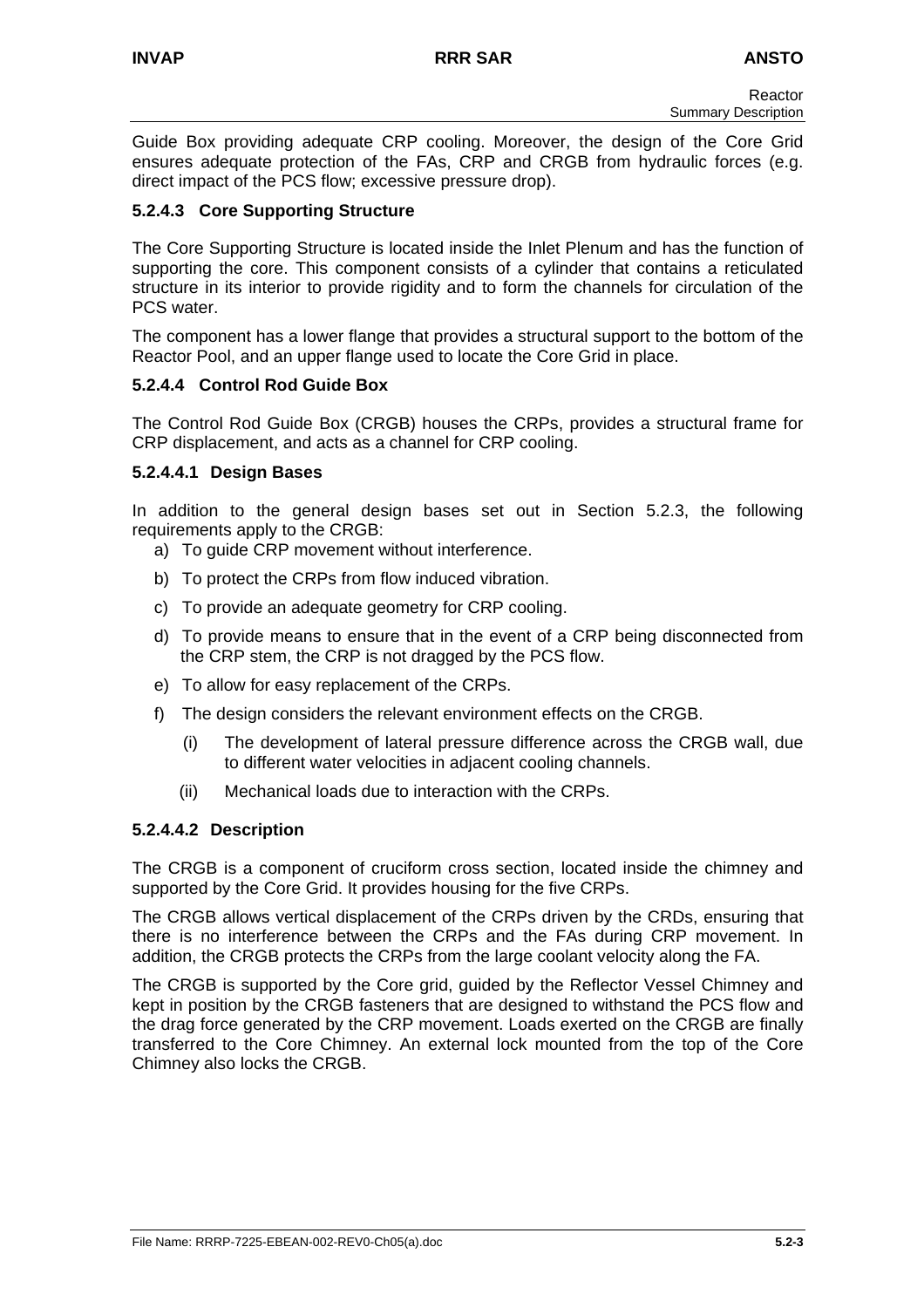# **5.2.4.5 Fuel Clamps**

## **5.2.4.5.1 Design Bases**

In addition to the general design bases set out in Section 5.2.3, the FCs comply with the following design bases:

- a) To provide safe FA retention, preventing the ejection of FA by the PCS flow.
- b) To fix the FAs with sufficient force to guarantee their contact with the grid.
- c) To require low maintenance.
- d) To allow easy assembly and disassembly for fast refuelling operations.

In the Power State, the FCs are fully closed retaining the FAs against the grid preventing the FAs from being dragged by the action of the PCS flow.

## **5.2.4.6 Reflector Vessel**

## **5.2.4.6.1 Design Bases**

The Reflector Vessel design complies with the following design bases in addition to the general design bases set out in Section 5.2.3. The Reflector Vessel:

- a) Contains heavy water with the required leak-tightness to minimise tritium release.
- b) Provides guidance to the flows through the core and irradiation rigs.
- c) Provides adequate alignment for the CRGB.
- d) Supports the irradiation rigs, the pneumatic irradiation devices, the Cold Neutron Source, a possible future Hot Neutron Source and neutron beam tubes with the required alignments.
- e) Retains an adequate amount of water for irradiation rig cooling in the case of Loss Of Coolant Accident (LOCA).
- f) Withstands the pressure forces, flow induced vibrations, irradiation induced growth and corrosion effects, and maintains its mechanical stability.

## **5.2.4.6.2 Description**

The Reflector Vessel is a cylindrical shape vessel with two flat plates (top and bottom). Along the vertical axis of the vessel there is a hollow space with square cross section that constitutes the lower part of the Core Chimney. The entire assembly is water-tight in its structures.

The mechanical stability of the vessel is provided by the Core Chimney, the outer vessel wall, the irradiation tubes, and the reinforcing columns that are placed between the vessel top and bottom plates

The inner surface of the vessel is in contact with heavy water and the outer surface in contact with de-mineralised light water. The heavy water and light water circuits are fully independent of each other.

The irradiation tubes are cooled by the RSPCS (Chapter 6, Section 6.3).

The beam tubes are of rectangular cross section. Each beam tube has a circular flange.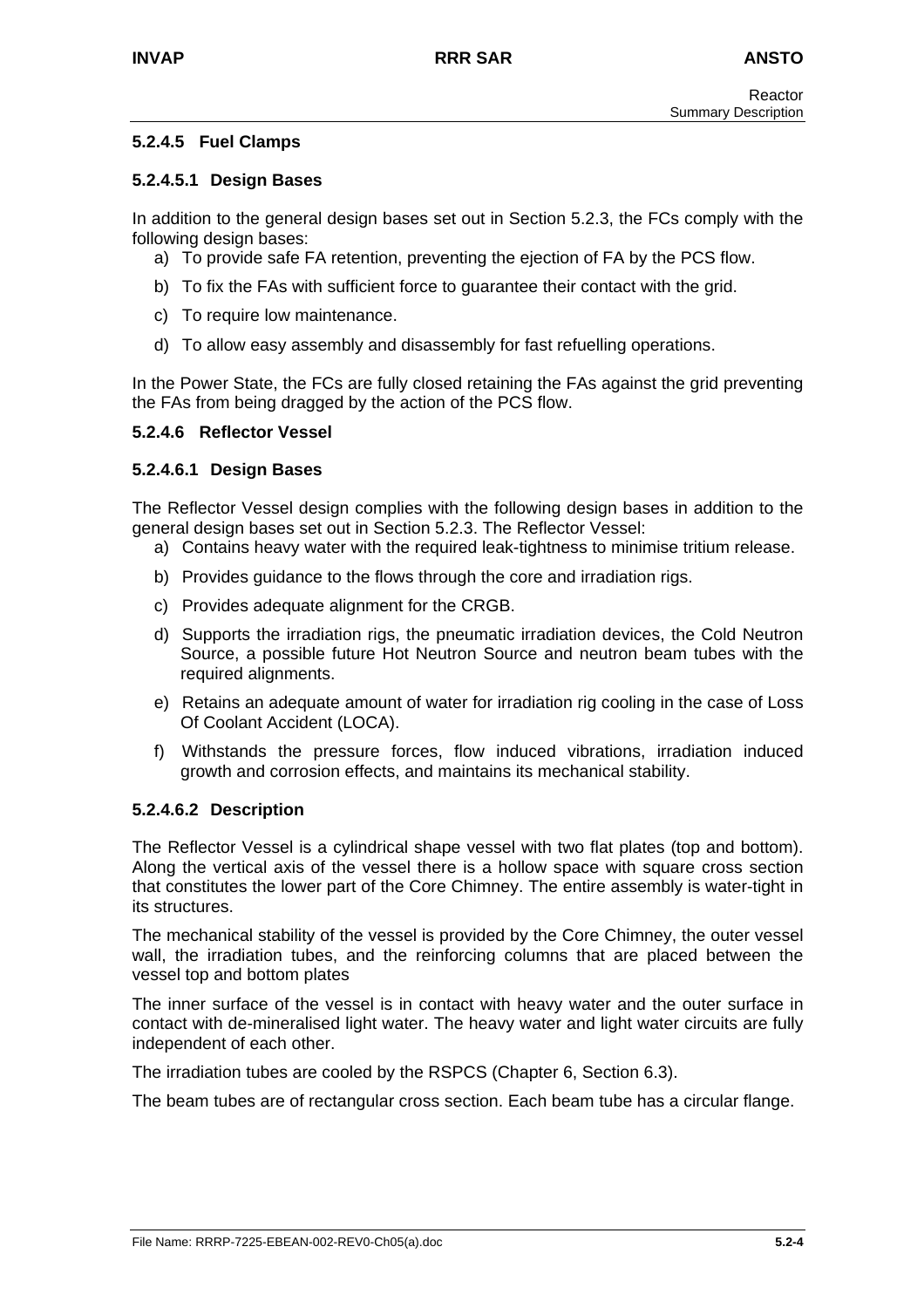A vertical Vacuum Containment penetrates the vessel top plate. This Vacuum Containment houses the CNS. It separates the CNS and its associated process systems from the heavy water in the vessel.

Fission counter tubes are also housed in the Reflector Vessel. They allow the active part of the counter to be at the edge of the core.

The vessel is traversed in the axial direction by tubes of different diameters, which house irradiation rigs.

# **5.2.4.7 Chimney**

The Chimney collects and bounds the PCS water flowing through the core before it is suctioned through the lateral opening by the PCS piping to be pumped away from the reactor core.

The Chimney comprises a lower Chimney that is part of the Reflector Vessel and Upper Chimney called the Riser.

An elastic bellow joins the upper and lower Chimney and allows the absorption of relative displacement of both parts. The PCS also suctions water from the reactor pool so a downward flow is established in the upper part of the Core Chimney.

The upper and lower parts of the Chimney are mechanically independent. Loads on the lower part of the Chimney are transferred to the Reflector Vessel, whilst the Riser is supported by the Riser Support, which is a structure attached to the Reactor Pool wall that transfers the loads to the concrete block.

Affixed to the upper end of the Chimney is the Chimney Protection Grid. This grid provides protection to the core from falling objects.

## **5.2.4.8 Irradiation Facilities Plenum**

The Irradiation Facilities Plenum collects the coolant flow that has flowed downwards through the irradiation rigs before it is pumped away by the RSPCS.

The Irradiation Facilities Plenum is not a component by itself. Rather it is a zone below the Reflector Vessel, defined by the extension of the Reflector Vessel lateral wall and the top-plate of the Core Inlet Plenum.

## **5.2.4.9 Irradiation Facility and Neutron Source and Beam Structures in the Reflector Vessel**

The Reflector Vessel acts as housing for the Irradiation Facility Structures that, in some cases, comprise the Reflector Vessel structure as well.

## **5.2.4.9.1 Irradiation Tubes**

Irradiation tubes for irradiation rigs are placed vertically in the Reflector Vessel. Irradiation tubes penetrate the Reflector Vessel through the top plate. Irradiation tubes are part of the vessel structure distributed in positions that are exposed to the required neutron flux. Irradiation tube diameters and lengths vary. Some of the tubes are designed to house the end-fittings of the rigs of the pneumatic transfer system, some hold the rigs and cans for bulk production irradiation, and the rest receive the rigs and containers for large volume silicon irradiation.

From the point of view of cooling, irradiation tubes penetrate through the vessel, allowing them to be cooled by the RSPCS. Irradiation tubes ends are welded to the top and bottom plates of the Reflector Vessel.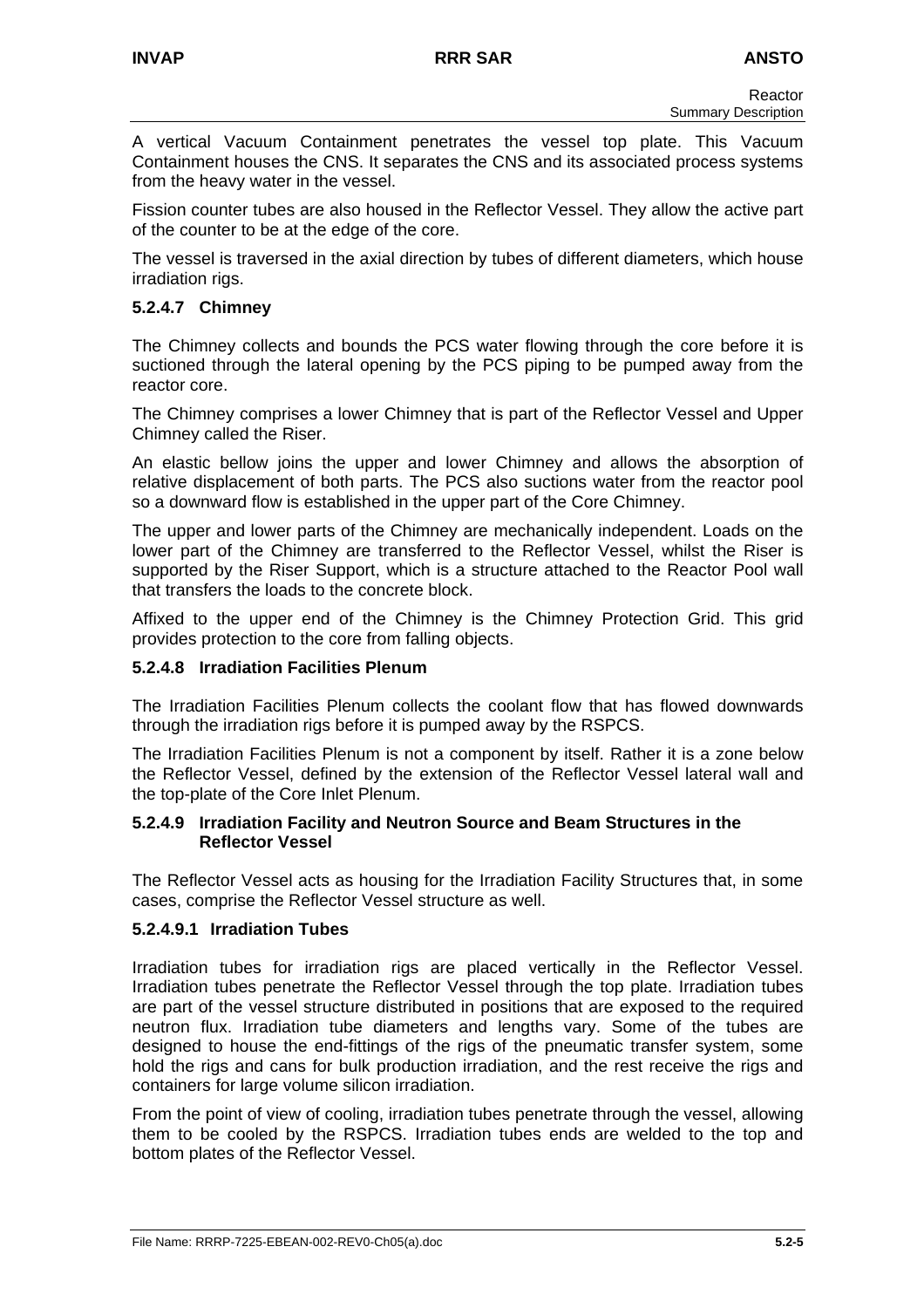For full description of irradiation facilities please refer to Chapter 11.

#### **5.2.4.9.2 Neutron Sources**

The Reflector Vessel has provision for three neutron sources and associated structures serving different neutron beam assemblies.

- a) The CNS is located inside a vertical vacuum containment that penetrates the reflector vessel top plate and supports the CNS. Two cold neutron beam assemblies point towards the CNS from nearly opposite directions.
- b) The Thermal Neutron Source is not a structural component in itself, but a volume inside the Reflector Vessel where the neutrons have a thermal energy spectrum. Two thermal neutron beam assemblies point towards this volume from nearly opposite directions.
- c) In addition, the Reflector Vessel has an extension tube to house a possible future HNS.

The flanges of the CNS and HNS supporting structures are located well above the reactor pool bottom and allow for minimum activation. They have seals that provide the necessary water tightness.

Neutron sources are described in detail in Chapter 11.

#### **5.2.4.9.3 Neutron Beam Assemblies**

Neutron beam assemblies inside the reactor pool are composed of several massive metal components whose main objectives are to:

- a) Centre and hold the neutron guides.
- b) Isolate the internal environment of the beam tubes from the Reflector Vessel and reactor pool water.
- c) Isolate the internal environment of the beam tubes from the Reactor Beam Hall environment.

The bellows of the neutron beam assemblies between the Reflector Vessel and the Reactor Pool wall are covered by a structure to protect the assembly from missiles. A description of Neutron Beam Assemblies is given in Chapter 11.

#### **5.2.4.10 Instrumentation Support Structures**

Core instruments are held in place by support structures firmly affixed to the Reactor Pool wall or to the Reflector Vessel. Support structures are designed with consideration of mechanical loads in normal conditions and during seismic events. Loads that originate from maintenance and replacement of instruments are also taken into consideration.

These structures support:

- a) Neutronic instruments including ionisation chambers and fission chambers.
- b) Thermal-hydraulic instruments
- c) Reactor Pool water level detectors including those belonging to the RCMS
- d) Pool open end gamma activity detectors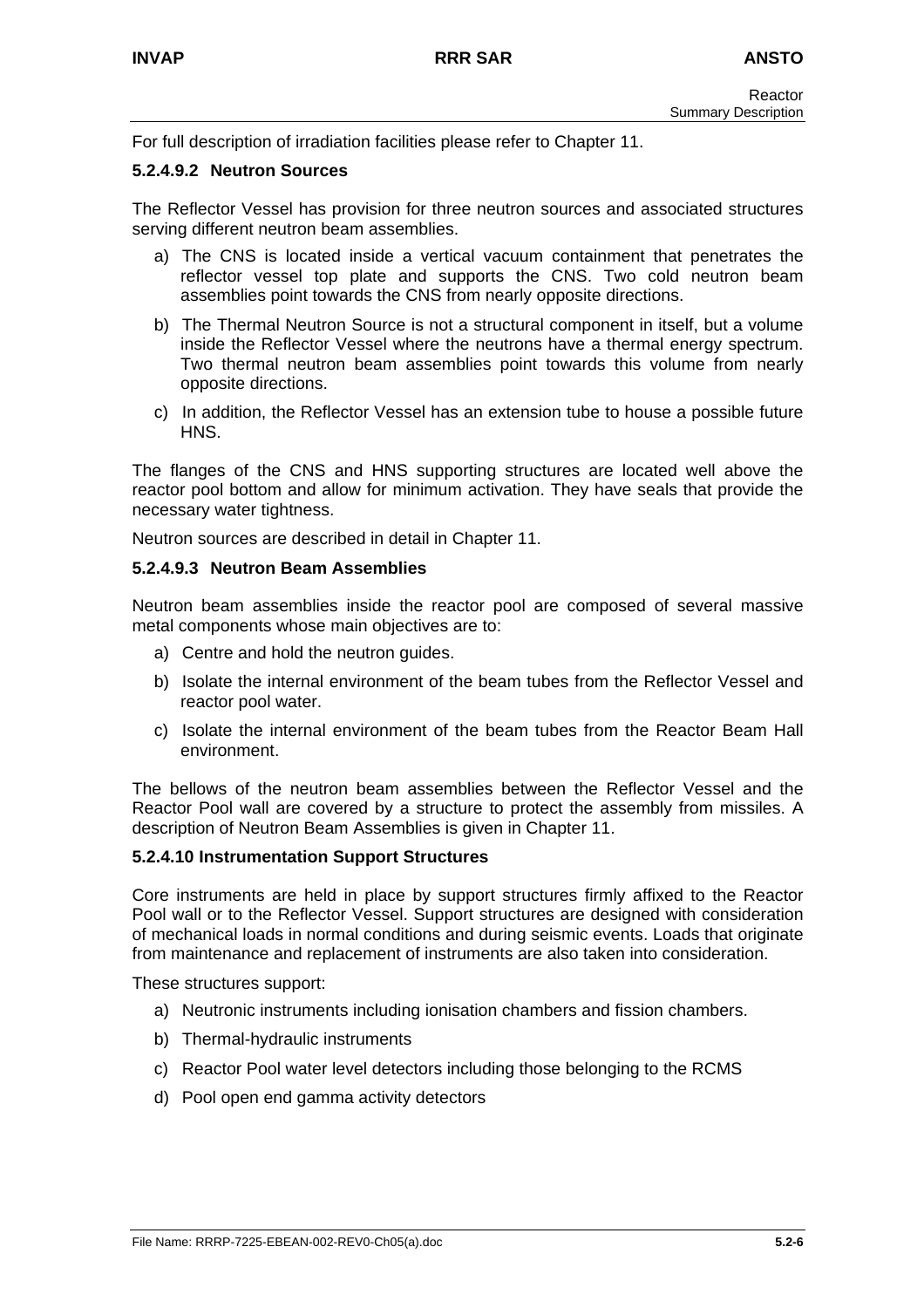# **5.2.4.11 Provisions for Access, Operation and Maintenance**

The design of the core and associated structures provides for easy and fast access for maintenance operations. In order to minimise personnel exposure and maintain doses As Low As Reasonably Achievable (ALARA) the design provides the following:

- a) direct access and simple disassembly of components;
- b) use of low activation materials.

The Reactor Pool is provided with adequate manoeuvring area with:

- a) access from the reactor hall operation bridge;
- b) direct sight from the top of the Reactor Pool.

The operation bridge provides a safe and comfortable working place from where manipulation of Reactor Structures can be carried out with the aid of the reactor hall building crane

The layout of structures and components in the Reactor Pool and core area aims at avoiding interference between the daily radioisotope production/silicon NTD activities and the reactor operation/neutron beam users.

It is particularly important to note the feature that no irradiation facilities are located within the core, thus preventing interference with the FAs and CRP plates. It is also stressed that the location and design of the two shutdown systems completely prevents interactions with production activities that could jeopardise their performance.

The Service Pool located next to the Reactor Pool can hold reactor components and structures during maintenance operations.

The provision of a diverse range of handy and easy-to-use tools allow for various operations within the Reactor Pool. The use of such tools is governed by strict administrative control.

## **5.2.4.12 Shielding**

The water column located above the reactor core provides reactor axial shielding. Water and high density concrete provide reactor radial shielding.

Steel plates are fixed on the beam tube ports to compensate for the diminishing in concrete width in the zone of the beam shutters. Furthermore, a shield of concrete, steel, hydrogenous material and lead is provided on every beam tube port.

Shielding structures are described in Chapter 12.

# **5.2.5 Inspection and Testing of Reactor Structures**

Provisions for inspection and testing of reactor structures are described in this Section.

Inspection and testing is being carried out in accordance with the plans and procedures developed for each case and in compliance with the relevant codes and standards.

# **5.2.5.1 Manufacturing and Installation**

The tests are in accordance with applicable construction and inspection and test plans and procedures.

The following tests are being performed as required by the design:

Dimensional controls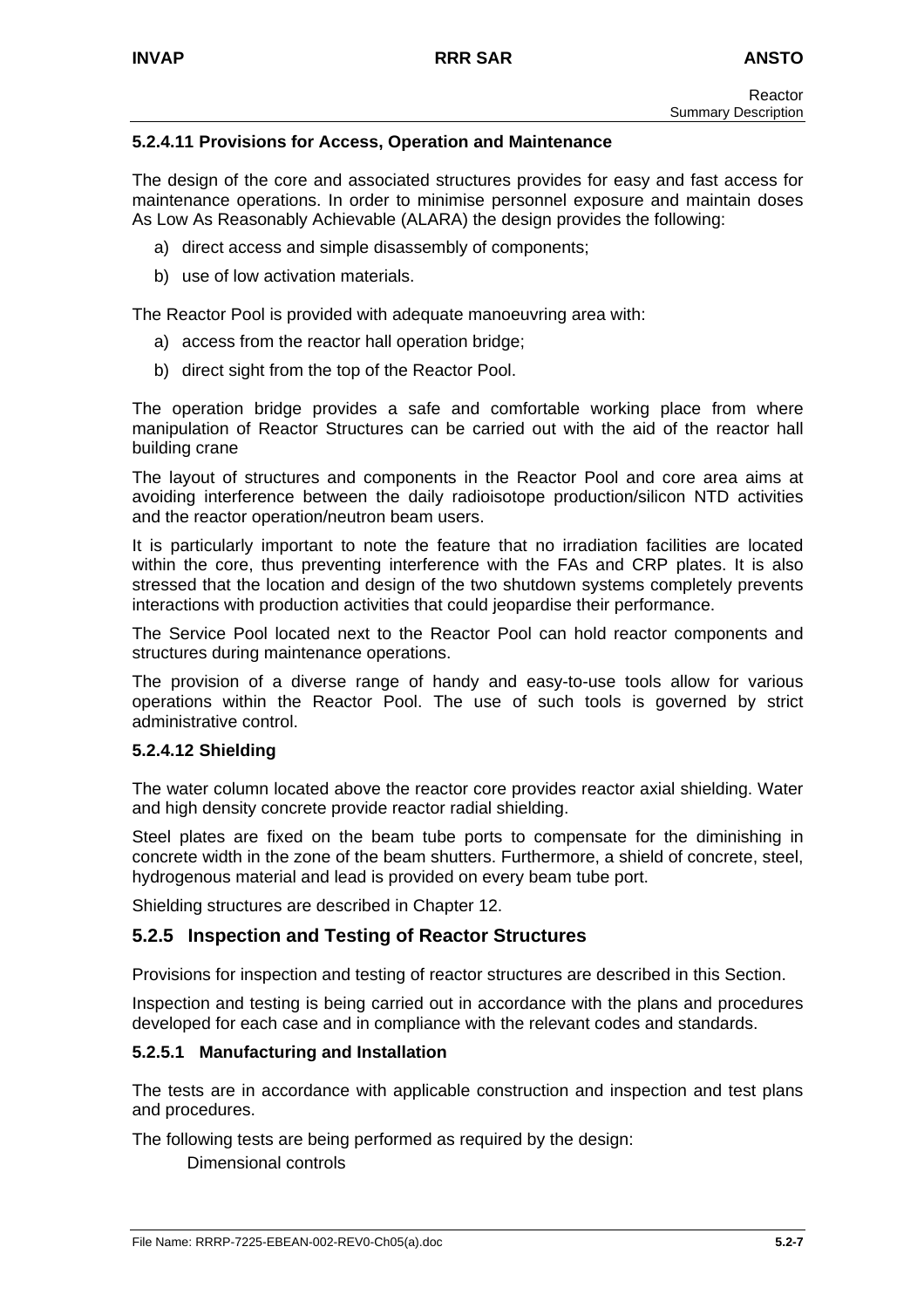Functional controls

Geometrical controls

Manufacturing method control

Welding tests

Hydraulic tests

Inlet plenum and core chimney performance during emergency make-up water system (EMWS) actuation.

Supplier qualification plans have been developed and applied.

## **5.2.5.2 In-service**

Tests will be performed during the Commissioning Stage following the outline given in Chapter 15.

# **5.2.6 Design Evaluation of Reactor Structures**

Components are designed following the guidelines of applicable standards regarding design procedures. Margins for design loads are defined accordingly ensuring the required performance for every component.

A detailed stress analysis has been performed in order to ensure that no component is subject to unacceptable stress or deformation.

The detailed seismic analysis has been performed in order to ensure that the components comply with the requirements for Seismic Category 1 components.

## **5.2.6.1 Core Inlet Plenum**

The Core Inlet Plenum design takes into account the operational and seismic conditions.

The design ensures that the reactor core components are firmly supported and secured. The mechanical design takes into consideration the most severe postulated seismic event (analysed in Section 5.2.7), the loads exerted by the Reflector Vessel and the pressure due to the Reactor Pool water column and the PCS flow (analysed together with the Reflector Vessel in Section 5.2.6.5). These analyses based on finite element calculations show that the stresses developed in the Core Inlet Plenum under the postulated load conditions are well below the yield stress, thus ensuring the integrity of the component.

Flow induced vibrations do not represent a problem for this component as the flow diffuser and geometrical arrangements keep coolant velocities well below the critical velocity for this phenomenon to start.

Irradiation damage on this component over reactor lifetime is expected to be negligible as the integrated neutron flux and the working temperatures are well below the threshold values where irradiation damage effects become significant. Additional details are given in Section 5.9.

## **5.2.6.2 Core Grid**

The Core Grid design takes into account the operational and seismic conditions.

The design ensures that the core is secured firmly and aligned accurately. The grid withstands the forces arising from the PCS flow, the fuel clamping forces and the most severe seismic conditions.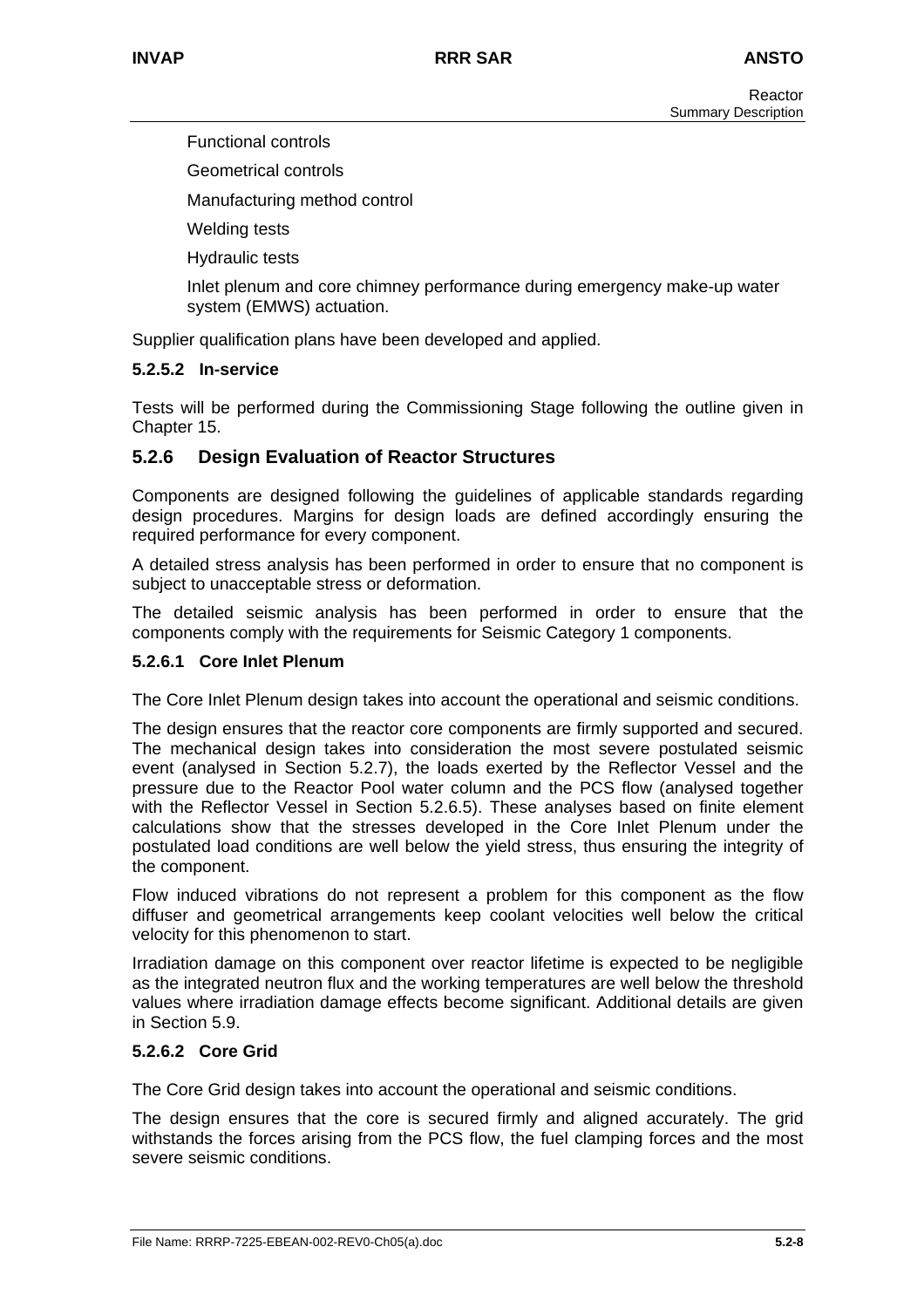The control of the PCS water quality and the working temperature of this component ensure that corrosion effects on this component are negligible. Additional details are given in Section 5.9.

The assessment of the Core Grid materials show good performance under irradiation during the 40 years of operation. Further details are given in Section 5.9.

## **5.2.6.3 Core Supporting Structure**

The Core Supporting Structure design takes into account the operational and seismic conditions.

The design ensures that this structure is secured firmly and aligned with the Core Grid accurately. The structure withstands the forces arising from the PCS flow, the clamping forces and the most severe seismic conditions. The flange is designed to withstand the maximum drag force on the structure by the PCS flow.

The control of the PCS water quality and the working temperature of this component ensure that corrosion effects on this component are negligible.

Flow induced vibrations do not represent a problem for this component as the flow diffuser and geometrical arrangements keep coolant velocities below the critical velocity for this phenomenon to start.

Irradiation damage to this component over the reactor lifetime will be negligible as the integrated neutron flux and the working temperatures are well below the threshold values where irradiation damage effects become significant. Additional details are given in Section 5.9.

# **5.2.6.4 Control Rod Guide Box**

The CRGB design takes into account the operational and seismic conditions.

The CRGB internal channel has the appropriate shape to sustain the differential pressure that develops across the wall during reactor operation in the Power state. The design ensures that the flow velocity past the CRP, and hence drag force on the CRP, is such that the CRP cannot be ejected from the core if the connection with the CRP stem breaks. The thermal-hydraulic design of the reactor core ensures that water pressure differences across the CRGB walls is limited so that deflections that could lead to reduction of cooling channel width and mechanical interference with CRP are prevented.

The CRGB hydraulic design prevents flow-induced vibrations by keeping low the coolant velocities.

The CRGB allows for easy CRP alignment.

The CRGB design ensures that this component and the Core Chimney will not suffer undue deformation. CRGB can be replaced if necessary.

Corrosion effects will be negligible considering the quality of the PCS water and the working temperature. Further details are provided in Section 5.9.

The CRGB potential interactions with the FSS have been analysed. Failure modes of the CRGB and their consequences are considered in the Failure Modes and Effects Analysis (FMEA) conducted for the FSS in Section 5.5.3.

## **5.2.6.5 Fuel Clamps**

The FC design takes into account the operational and seismic conditions.

Calculations and verifications have been carried out regarding: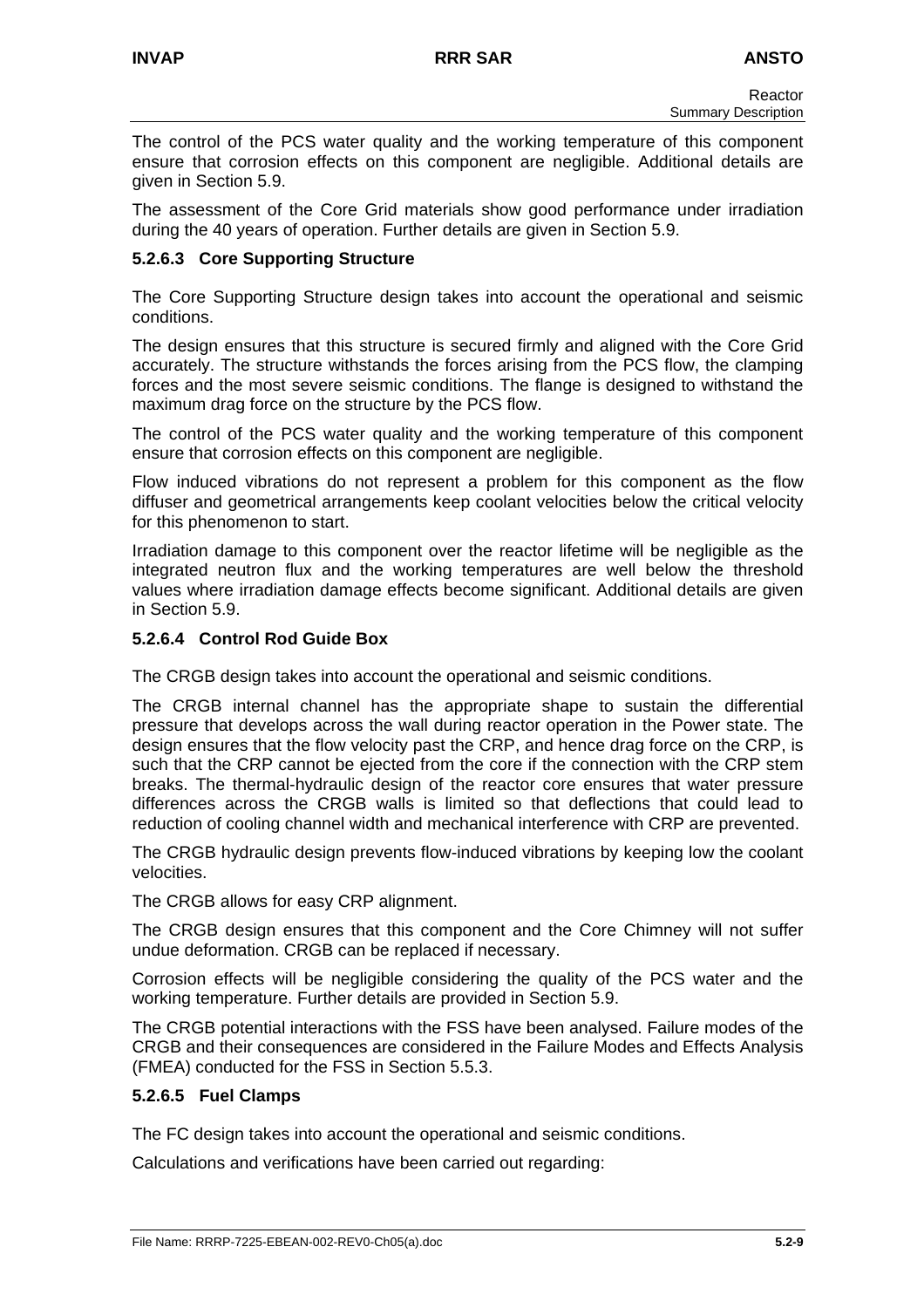- a) Stems: seismic verification of the connected assembly in accelerations and frequencies, and calculation of natural frequency and maximum strains.
- b) Core Grid bushing area: calculation and verification of maximum radial forces and strains.

Taking into account the ALARA principle, the design has avoided the use of supports or fasteners that may require long periods of time for disassembly or assembly operations. In this sense, the design provides, as much as practically possible, easy insertion and removal of FC components, while at the same time minimises the need of the application of large lateral, axial or bending forces during FC operation.

Radiation effects on the mechanical properties of the components of the FCs are not expected to be significant. Damage induced by integrated doses is verified on a case by case basis for synthetic materials such as rubbers or plastics.

The characteristics of the FC materials and FC dimensions make seizure of the system or unintended release of the FA highly unlikely.

In case of a FC not correctly securing a FA and resulting in the FA being dragged by the PCS flow, the consequence would be an addition of a negative reactivity. This event would be detected by the fall in the core pressure drop that results in the triggering of both the FSS and SSS:

FCs are operated during Refuelling State to unlock the FAs. The control logic for this state requires the PCS pumps to be stopped. An interlock prevents the PCS pumps from being started.

## **5.2.6.6 Reflector Vessel**

The Reflector Vessel design takes into account the operational and seismic conditions.

The design has taken into consideration the use of heavy water and a possible future HNS. The Reflector Vessel has been designed to withstand the forces and the thermal loads arising from:

- a) Heavy water replacement. The most important operational requirement includes the drainage of heavy water and further pumping helium gas out of the vessel to produce vacuum and dry its internal walls which results in hydrostatic pressure due to the nominal water column level in the reactor pool. This operation represents the most demanding load condition.
- b) The hydrostatic pressure of the reactor pool water on the outer of the vessel walls.
- c) Seismic forces (including sloshing): The Reflector Vessel is a Seismic Category 1 component designed to withstand a SL-2 earthquake. A preliminary seismic analysis is provided in Section 5.2.7.
- d) Deformations.
- e) A BDBA of the CNS.
- f) Partial discharge of the vessel due to a SSS actuation.
- g) The PCS water flow in the Core Chimney.
- h) The RSPCS water flow through the irradiation rigs and the Irradiation Facilities Plenum.
- i) The flow of the Reflector Cooling and Purification System (RCPS).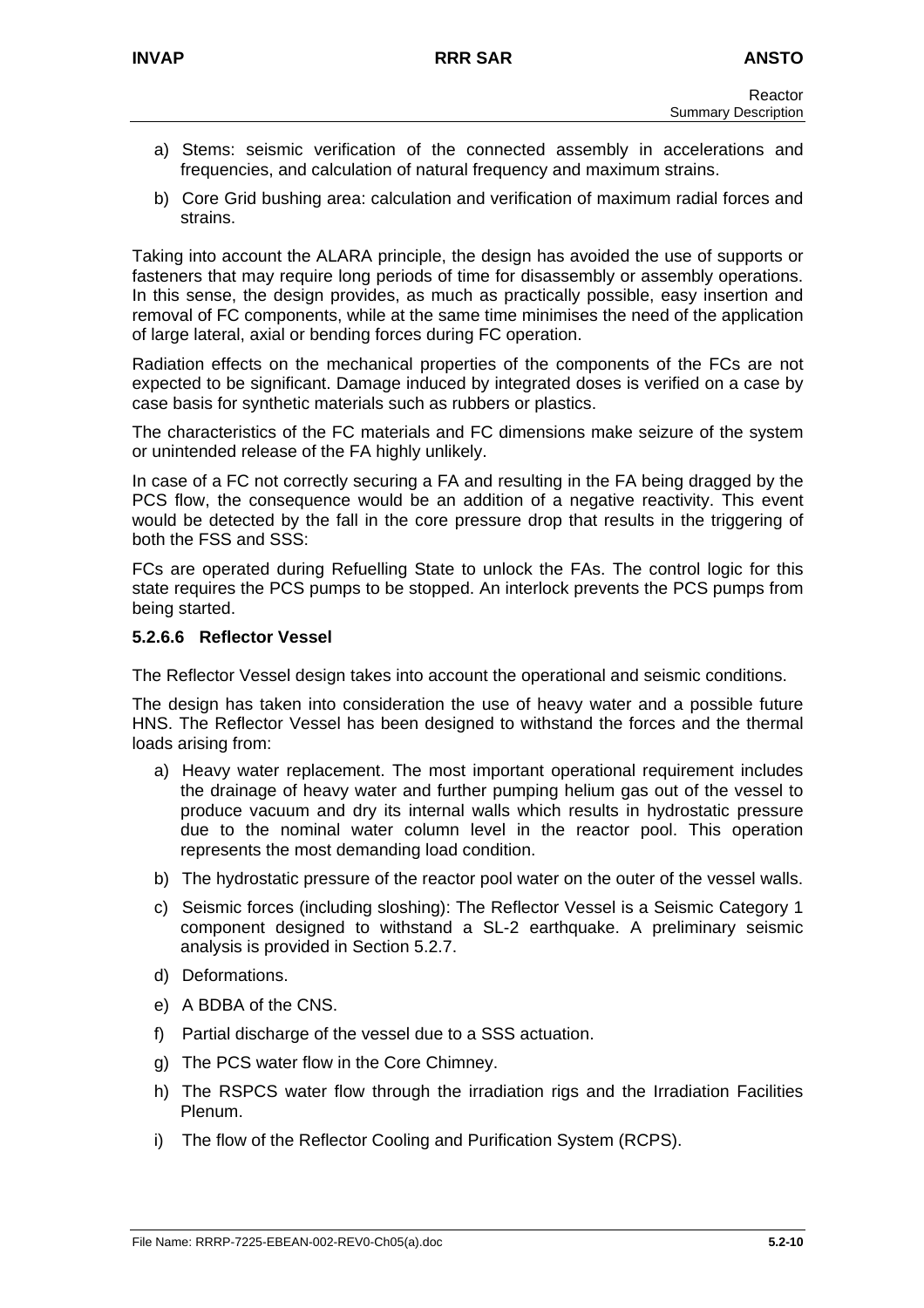j) The actions of the bellows connecting the vessel with the upper Chimney and the bellows connecting the beam tubes.

A structural analysis of the Reflector Vessel has been performed in order to verify its structural integrity for different mechanical and thermal loads. The structural analysis has been carried out both analytically and by means of Finite Element Analysis (FEA). MSC/NASTRAN (MacNeal-Schwendler Corporation) has been used for the structural stress and seismic analysis. ANSYS, a finite difference analysis program, has been used for thermal analysis calculations. The cases and the respective results of the preliminary analysis are:

- a) Pressure loads: The Reflector Vessel has been designed to withstand the loads arising from a range of scenarios including heavy water filling and replacement operations, Second Shutdown System actuation, Primary Cooling System operation and overpressure of the cover gas. The analysis has verified that the system is capable of withstanding the loads arising from those scenarios. In this sense, the analysis included a verification of the stresses and displacements on the Reflector Vessel for a Design Load Case that is a load envelope of the loads of the cases described above.
- b) Irradiation effect: This phenomenon has been modelled for those parts of the vessel close to the core, including the Core Chimney (see Section 5.2.6.7 and the vessel internal columns close to the core. The results indicate that, after 40 years of operation, the maximum calculated displacement is 0.12 mm on the top plate. Horizontal growth is negligible. The analysis concludes that the effect decreases with the radius, so it is negligible in the outer wall of the vessel. The effect also varies in the vertical direction, having a maximum at the level of the mid-plane of the Core, and being negligible at the top and bottom plates of the Reflector Vessel.
- c) Loads due to temperature: temperature induced load during Power State and that caused by the SSS actuation have been analysed. When the SSS is triggered, approximately half of the volume of heavy water is dumped. Heavy water remains in the bottom half of the Reflector Vessel, and helium fills up the top half. In addition, the light water outside the vessel contributes to the cooling of the vessel so the temperature developed in the walls of the vessel is low and therefore the thermally induced stresses are low.
- d) Seismic Loads: A seismic analysis of the Reflector Vessel is presented in Section 5.2.7.
- e) Events involving the CNS: A separate analysis has been performed on effects to the vessel of anticipated operational occurrences, and accidents involving the CNS.
- f) Load combinations: Different load combinations for the cases mentioned above have also been considered. The analysis included the load cases due to:
	- (i) Pressure loads due to normal operation + temperature loads due to normal operation + own weight
	- (ii) Design Load Case + temperature loads due to SSS actuation + irradiation effect + own weight
	- (iii) Design Load Case + temperature loads due to SSS actuation + irradiation effect + seismic event loads (SL-2) + own weight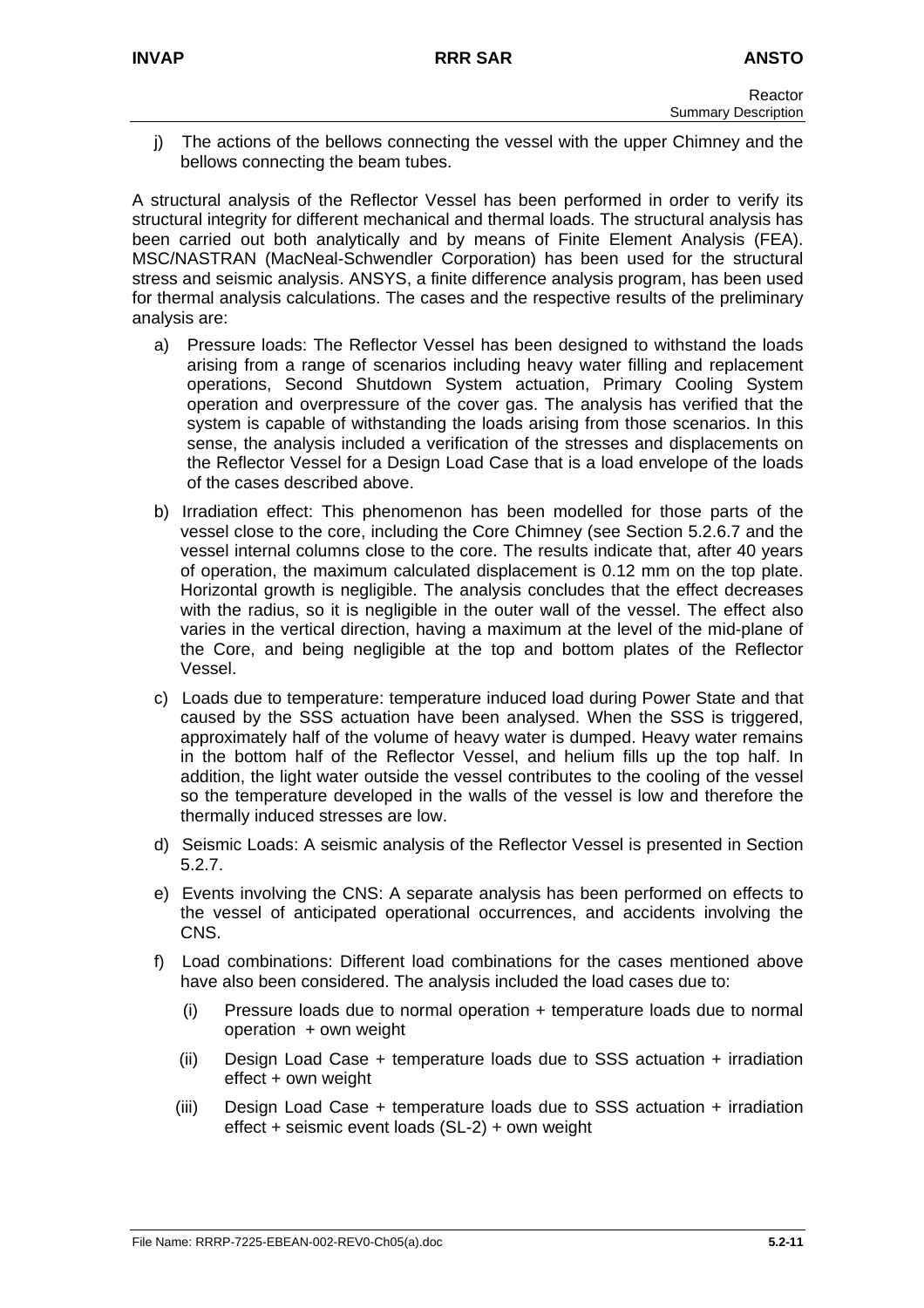The results confirm that stresses developed in the vessel are significantly below the yield strength.

Considering the operating temperature and the quality of both de-mineralised light water and heavy water in contact with the vessel, the analysis indicates that the general effects of corrosion are expected to be insignificant.

For irradiation effects, the analysis concludes that the material properties remain within acceptable limits up to and exceeding 40 years of reactor operation.

Vessel joints provide the required water tightness and low rate of heavy water degradation.

Cooling is provided for the Reflector Vessel for all operational states by means of the RCPS, the PCS and the RSPCS. An analysis of the cooling conditions of the vessel during Power Operation has been carried out. The analysis takes into account the effect of neutron and gamma heating of heavy water and the flow conditions inside the vessel imposed by the RCPS inlet and outlet pipe configuration. The analysis, which involved finite element computations of the flow inside the vessel, shows that the flow established inside the vessel ensures an adequate cooling of the vessel and the heavy water. A description of the RCPS, PCS and RSPCS circuits are provided in Chapter 6.

## **5.2.6.7 Core Chimney**

The design of the Core Chimney and its support structures takes into account the operational and seismic conditions.

Flow induced vibrations have been taken into consideration. The chimney support structure provides a strong frame capable of withstanding the forces imposed by the flow through the Upper Chimney.

A detailed structural analysis of the Core Chimney has been performed in order to verify its structural integrity. Different mechanical and thermal load situations have been analysed. The structural analysis has been carried out both analytically and by means of Finite Element Analysis (FEA). MSC/NASTRAN has been used for the structural stress and seismic analysis. ANSYS, a finite difference analysis program, has been used for thermal analysis calculations.

- a) Design Load Case: this case represents a load case that envelopes the loads arising from heavy water filling and replacement operations, Second Shutdown System actuation, Primary Cooling System operation and overpressure of the cover gas.
- b) Irradiation effect: The Core Chimney and the Reflector Vessel are designed in such a way that the irradiation will not generate significant stresses.
- c) Seismic Loads: A detailed seismic analysis of the Core Chimney as a part of the Reflector Vessel is presented in Section 5.2.7.
- d) Load combinations: A load combination case has been considered that includes the loads arising from the design load case pressures, temperature loads, irradiation effects, and own weight (including Reflector Vessel weight) in order to assess the stresses that develop on the Core Chimney.

Fluid dynamic studies and finite element analysis have been performed to determine the flow patterns around the Core Chimney and the stability of the downward flow to ensure that no water passing through the core reaches the top of the Reactor Pool. Further description of the flow is given in Chapter 6, Section 6.2.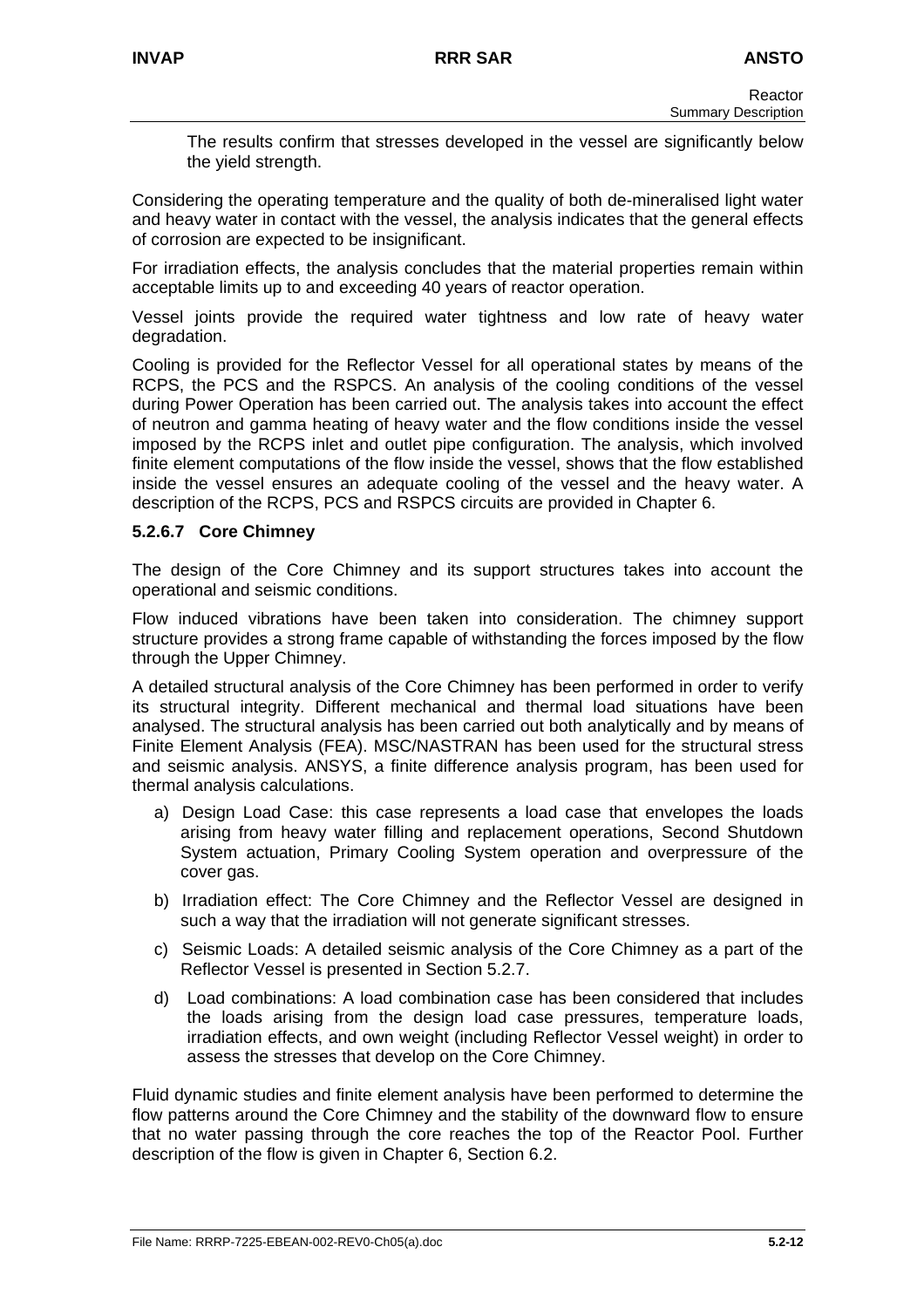A protective grid located at the upper end of the Chimney protects the Chimney itself and the components located inside, including the core, from falling objects. The grid has been designed to withstand the impact of a falling silicon ingot.

# **5.2.6.8 Irradiation Facilities Plenum**

The Irradiation Facilities Plenum design takes into account the operational and seismic conditions.

The loads on this component represented by the hydrodynamic action of the RSPCS have been used as input for the design. In addition, joints have been designed to ensure that an undue by-pass over the maximum acceptable rate from the Core Inlet Plenum to the Irradiation Facilities Plenum does not take place. A test will be carried out during the Commissioning Stage to verify that the rate of this by-pass is sufficiently small. Further details about Commissioning are given in Chapter 15.

# **5.2.6.9 Irradiation Facility and Neutron Source and Beam Support Structures**

The design of the irradiation facility and neutron source and beam support structures takes into account the operational and seismic conditions.

Accurate determinations of the loads and operational requirements on irradiation facilities have been carried out and have been used as input for the design of their support structures. This ensures that the structures withstand mechanical loads and satisfy irradiation facility alignment requirements.

A detailed structural analysis of the CNS Vacuum Containment has been performed in order to verify its structural integrity and to evaluate its interaction with the Cold Neutron Beam Assemblies. Different mechanical and thermal load situations have been analysed. The structural analysis has been carried out both analytically and by means of FEA. The MSC/NASTRAN code has been used for structural stress and seismic analyses.

The ANSYS code, a finite difference analysis program, has been used for thermal analysis calculations. The results of the thermal analysis have then been used for structural stress analysis calculations.

A separate SAR for the CNS has been elaborated where further analysis of the operation, anticipated operational occurrences and accidental situations have been analysed in detail.

## **5.2.6.10 Instrumentation Support Structures**

The design of the instrumentation support structures takes into account the operational and seismic conditions.

The loads imposed by instrumentation operation, such as vibrations and instrument movements, have been included in the input data for the design of the support structures. This ensures instrument integrity during operation.

# **5.2.7 Seismic Verification of Reactor Structures**

The results of the seismic analysis are presented in this Section. This analysis includes the assessment of the structural integrity of the Reflector Vessel Core Inlet Plenum, Chimney and Neutron Beam Assemblies inside the Reflector Vessel.

The seismic analysis is performed considering accelerations arising from the SL-2 seismic event, the pressure due to the Reactor Pool water column and Zircaloy irradiation effects. Additionally, the resistance of the components under analysis has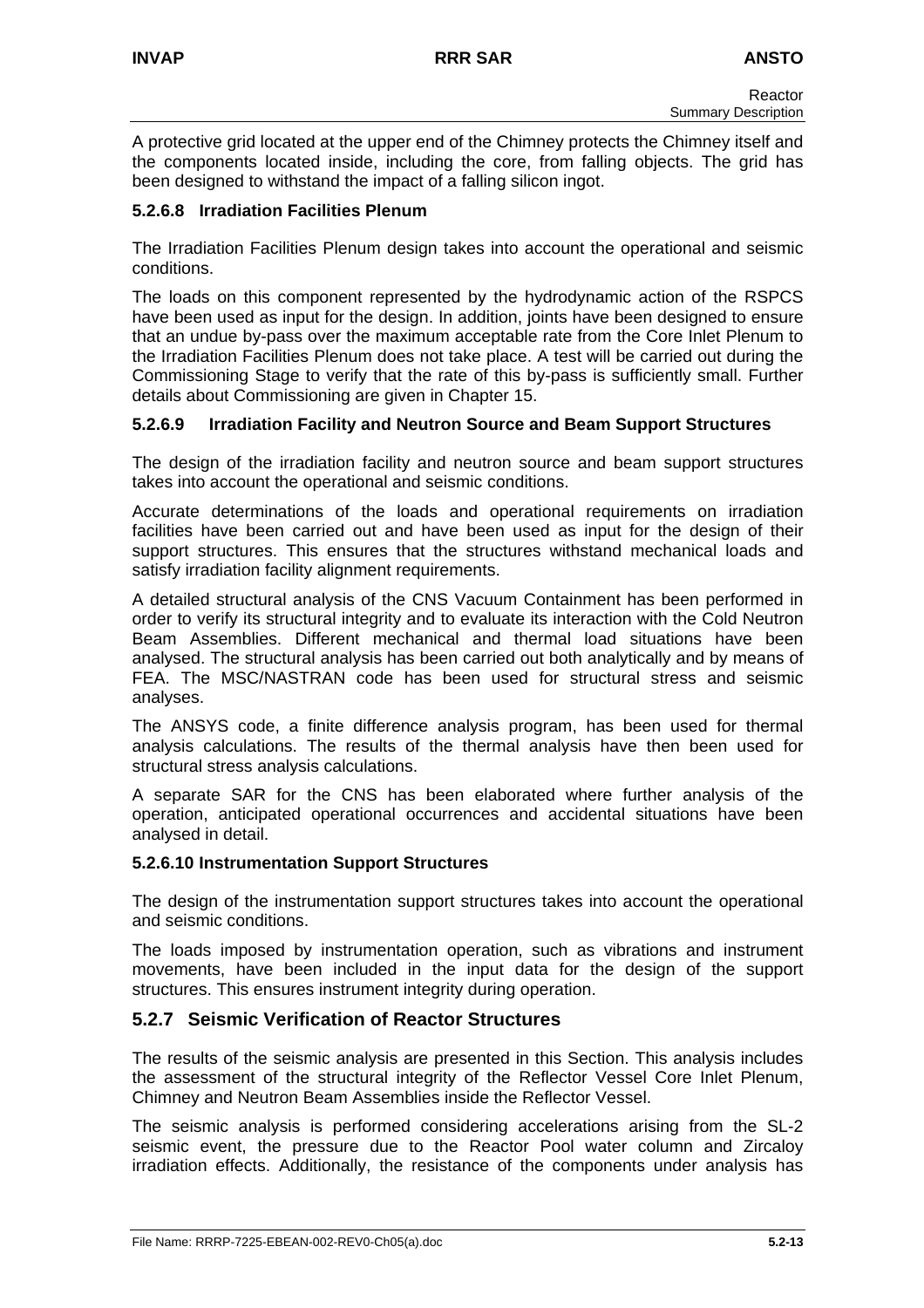been analysed for the SL-2 seismic loads combined with those arising from other scenarios (refer to sections 5.2.6.6 and 5.2.6.7)

FEA has been performed by using the MSC/NASTRAN code.

Modal analysis is employed to evaluate seismic dynamic amplifications. In order to get an estimation of the fundamental oscillation mode of these structures, the components have been modelled considering the water they contain.

The analysis concludes that the calculated maximum stress reached in this event in the Reflector Vessel and Chimney are negligible when compared with the yield strength. The results also show that the maximum stresses are reached in the Core Inlet Plenum but these stresses are below the limit. Normal and shear stresses on Inlet Plenum bolts have been calculated and verified to be below the allowable stress limits.

The maximum calculated displacement at the Beam Assembly flanges has been used for the design of the bellows. This value of displacement has been evaluated using the corresponding floor response spectra.

A detailed analysis of the Neutron Beam Assemblies inside the Reflector Vessel has been conducted in order to evaluate their structural integrity. Considerations include the forces arising from the Reactor Pool water column pressure, and the SL-2 seismic event acceleration. These results also show that the event of loss of heavy water through the Beam Assemblies due to the Postulated Initial Event of an SL-2 seismic event is highly unlikely (see Chapter 16 Section 16.12 for more details).

*End of Section*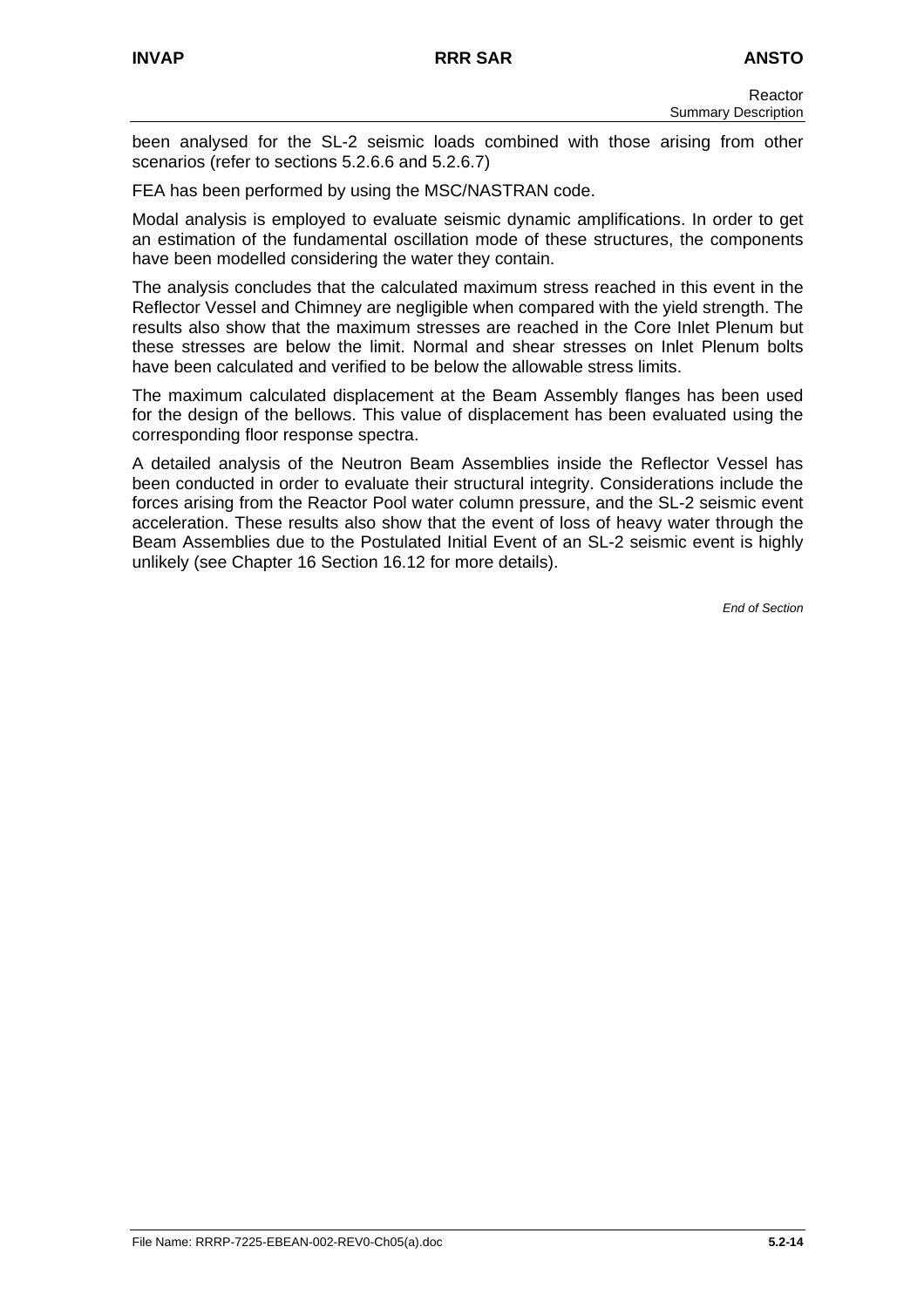# **Figure 5.2/8 Reflector Vessel**

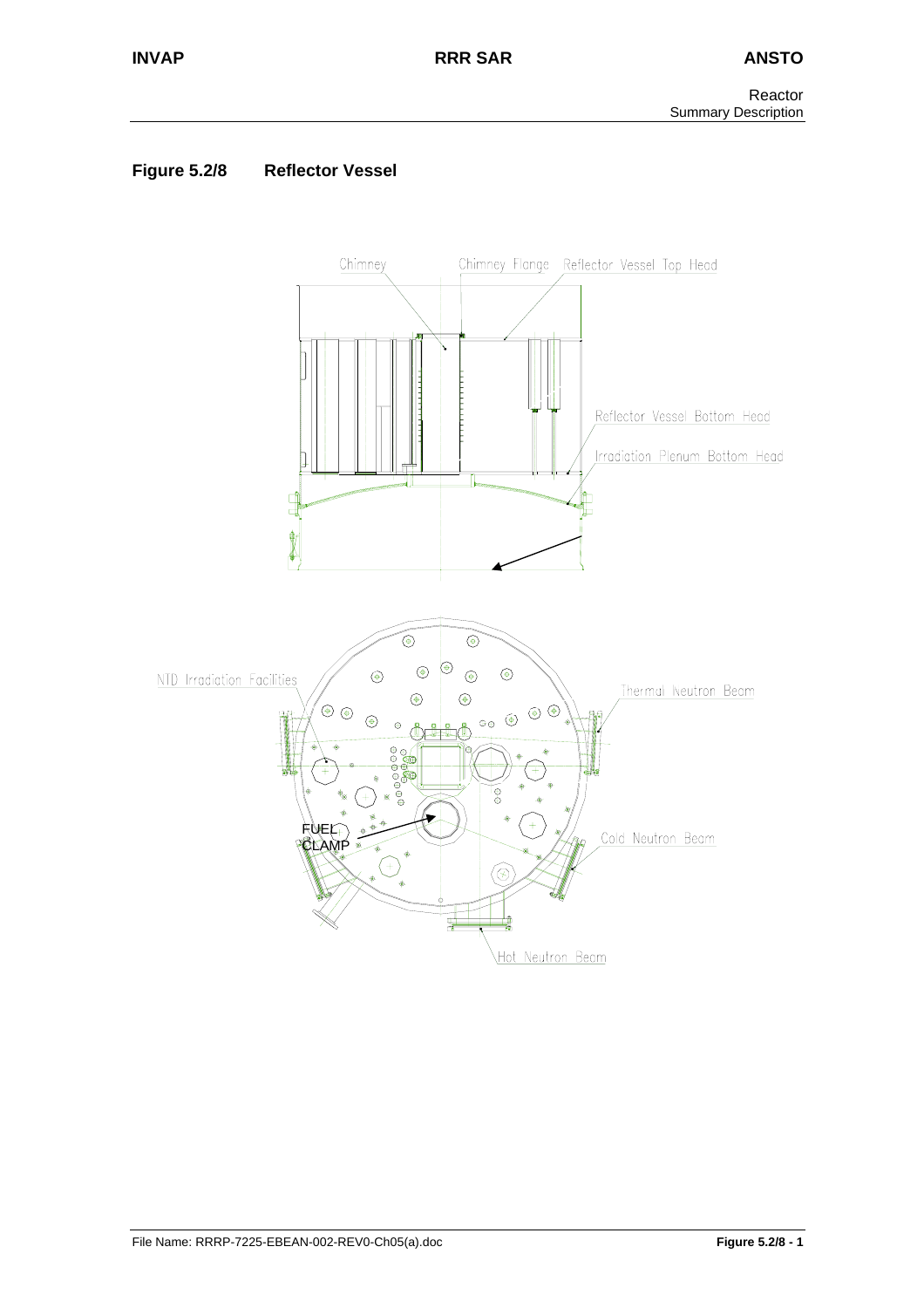# **Figure 5.2/9 Core Chimney**